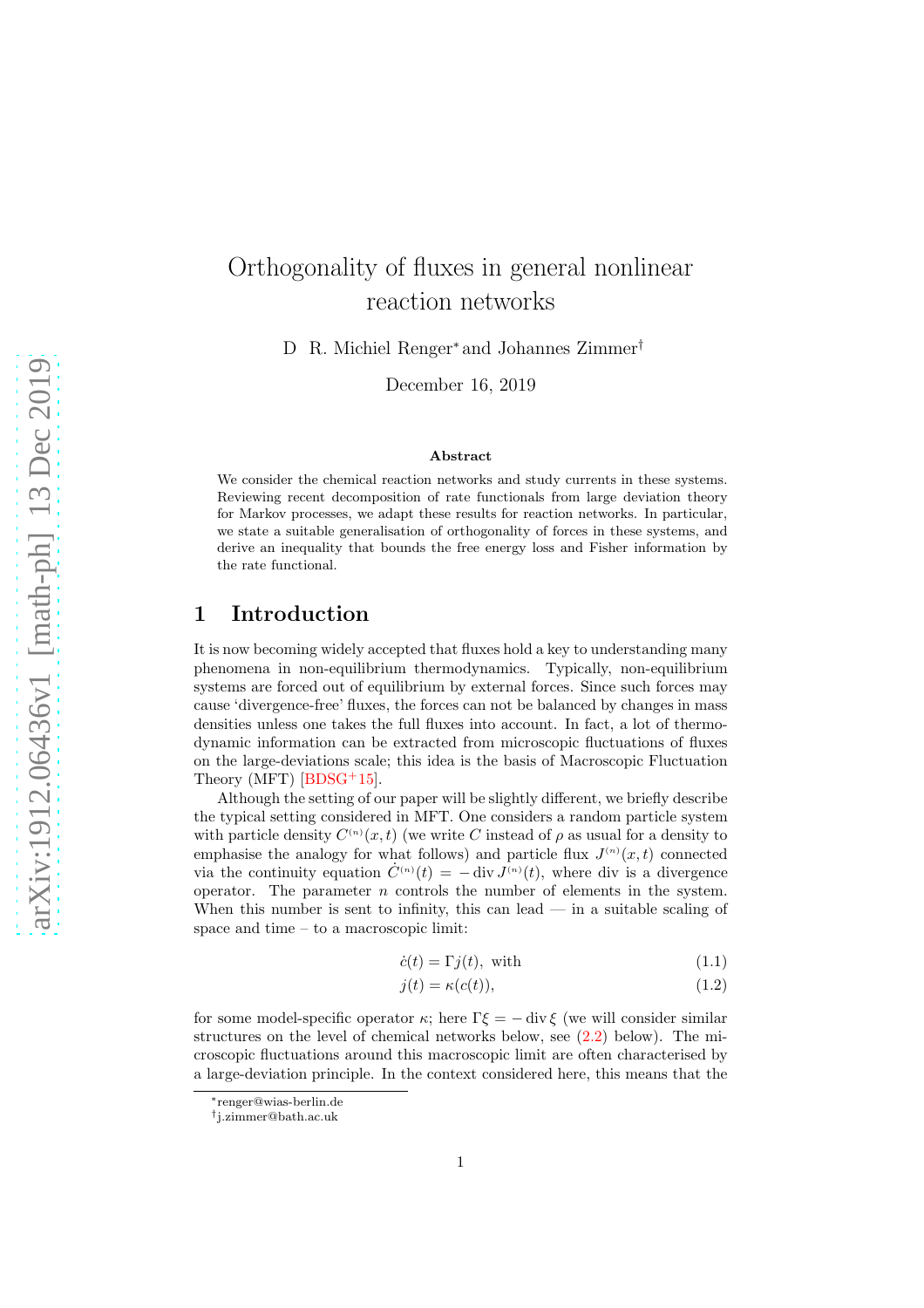probability of observing trajectories which deviate from the macroscopic limit converges exponentially:

$$
\text{Prob}\left((c^{(n)}, j^{(n)}) \approx (c, j)\right)
$$
\n
$$
\sum_{n \to \infty}^{n} \exp\left(-n \left[\mathcal{I}_0(c(0)) + \int_0^T ||j(t) - \kappa(c(t))||^2_{L^2(f(c(t))} dt\right]\right), \quad (1.3)
$$

for some model-specific function  $f: \mathcal{I}_0$  is a functional depending on the initial data  $(c^{(n)}(0))_n$ . For example, for independent Brownian particles,  $f(c) = c^{-1}$ , and for the simple symmetric exclusion process  $f(c) = c^{-1}(1-c)^{-1}$ .

The corresponding inner product is a very powerful tool that can be used to define orthogonal decompositions of fluxes into "reversible" and "irreversible" parts. With this decomposition the large-deviation rate function also decomposes,

<span id="page-1-0"></span>
$$
||j(t) - \kappa(c(t))||_{L^2(f(c(t))}^2 =
$$
  
\n
$$
||j(t)^{\text{rev}} - \kappa^{\text{rev}}(c(t))||_{L^2(f(c(t))}^2 + ||j^{\text{irr}}(t) - \kappa^{\text{irr}}(c(t))||_{L^2(f(c(t))}^2.
$$
 (1.4)

Moreover, by duality one also obtains an inner product on (generalised) forces, allowing to orthogonally decompose forces into reversible and irreversible parts.

In this work we consider a similar setting, however for a class of systems with a different noise so that the large deviations are entropic rather than quadratic,

<span id="page-1-1"></span>
$$
\text{Prob}\left((c^{(n)}, j^{(n)}) \approx (c, j)\right) \stackrel{n \to \infty}{\sim} \exp\left(-n \left[\mathcal{I}_0(c(0)) + \int_0^T \mathcal{S}\big(j(t) \mid \kappa(c(t))\big) dt\right]\right),\tag{1.5}
$$

see [\(2.8\)](#page-5-0) below for the precise definition. To facilitate the intuitive picture, we interpret these systems as models for chemical reactions, although the range of applicability is much wider. In particular, these models are more natural than white-noise driven models when the underlying state space remains discrete. Their non-quadratic fluctuation costs do not suggest a natural inner product, and so it is not evident how to meaningfully decompose the cost as in [\(1.4\)](#page-1-0) for the quadratic case.

Recently, a new concept of generalised orthogonality was introduced for entropic cost functions corresponding to independent particles [\[KJZ18\]](#page-13-1). In that case, the operator  $\kappa$  is linear and the continuity operator will be the negative discrete divergence  $\Gamma = -$  div. In this work we extend this orthogonality concept to the more general case of randomly inter(re-)acting particles. In Sections [2](#page-2-0) and [3,](#page-6-0) we collect results from the literature, adapting and extending them where needed to the context of chemical reaction networks. We therefore omit the proofs and sometimes the precise technical assumptions, which can be found in the quoted literature. Sections [4](#page-9-0) and [5](#page-10-0) give orthogonal decomposition results and bounds on the entropy and a term resembling the Fisher information in the classical setting.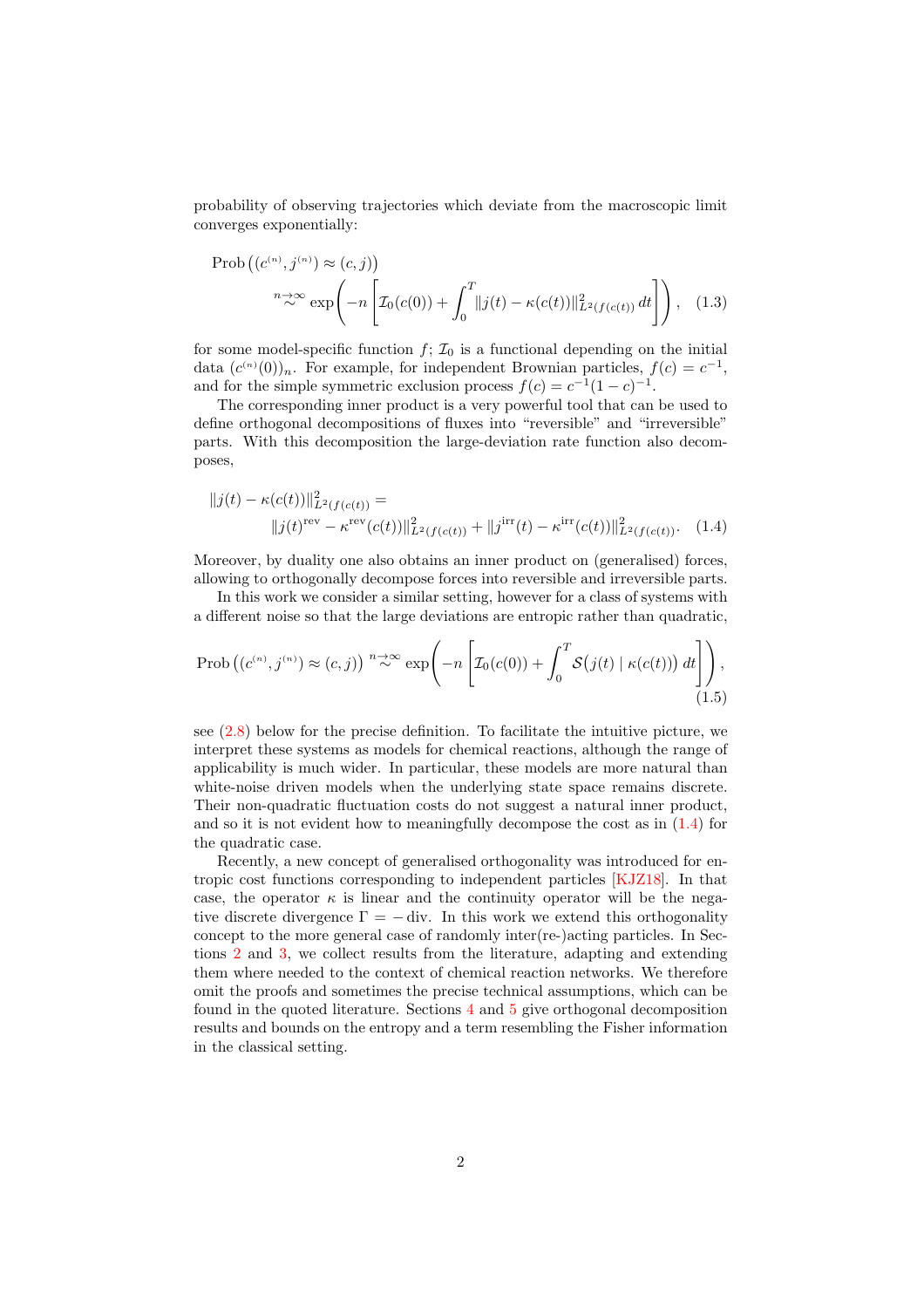## <span id="page-2-0"></span>2 Microscopic model, macroscopic limit and large deviations

As mentioned we study a model for chemical reactions, although the mathematical structure is applicable to any Markov jump process for which the largedeviation principle of the form  $(1.5)$  holds [\[KJZ18,](#page-13-1) [PR19\]](#page-14-0). Let  $\mathcal Y$  be the set of reactants involved, for example  $\mathcal{Y} := \{Na, CL_2, NaCL\}$ . We denote by  $\mathcal{R}$  the set of reactions, in the example

 $\mathcal{R} := \{2Na + CL_2 \rightarrow 2NaCL, 2NaCL \rightarrow 2Na + CL_2\}.$ 

The stoichiometric information of a reaction  $r$  is captured in the state change vector  $\gamma^{(r)} \in \mathbb{R}^{\mathcal{Y}}$ , which describes with negative entries how many reactants of each species are consumed and with positive entries the creation of products, for example  $\gamma^{(r)} := (-2, -1, 2)$  for the reaction  $r: 2\text{Na} + \text{CL}_2 \rightarrow 2\text{NaCL}$ . We shall assume that  $\mathcal R$  is the disjoint union of the set of forward reactions  $\mathcal R_{\rm fw}$ , in this example  $\mathcal{R}_{fw} := \{2Na + CL_2 \rightarrow 2NaCL\}$ , and the set of backward reactions  $\mathcal{R}_{\text{bw}}$ , such that for each forward reaction  $r \in \mathcal{R}_{\text{fw}}$  there is exactly one backward reaction bw $(r) \in \mathcal{R}_{\text{bw}}$  with:

<span id="page-2-1"></span>
$$
\gamma^{\text{bw}(r)} = -\gamma^{(r)}.\tag{2.1}
$$

This assumption is no loss of generality, as we can always introduce phantom reactions with zero reaction rates, i.e., reactions that exist on paper but do not take place. We sometimes also write bw $(r) \in \mathcal{R}_{fw}$  for  $r \in \mathcal{R}_{bw}$ . The state change vectors are collected in the matrix  $\Gamma := [\gamma^{(r)}]_{r \in \mathcal{R}} \in \mathbb{R}^{\mathcal{Y} \times \mathcal{R}}$ . We deliberately use the same notation as in  $(1.1)$ , to emphasise the analogy of that equation to  $(2.2)$ below.

We now further specify the microscopic particle system that models such reaction network, and introduce the time-reversed process. Next, we describe the macroscopic limit and the corresponding large deviations. We then briefly summarise in the remainder of this section some results from [\[Ren18a\]](#page-14-1) which will be needed in the current work: time-reversal symmetries and the relations between forward and backward reaction rates that can be derived.

#### 2.1 Microscopic model

The microscopic model will be a Markov jump process consisting of randomly reacting particles in a large volume of size  $V$ , which now controls number of particles in the system. We assume that there is no spatial dependence of the reactions. The empirical concentration measure is

$$
C_y^{(V)}(t) := \frac{1}{V} \# \{ \text{particles of species } y \text{ present at time } t \}.
$$

A reaction  $r \in \mathcal{R}$  occurs randomly with concentration-dependent intensity  $k_r^{(V)} = k_r^{(V)}(C^{(V)}(t))$ , upon which the concentration is updated with  $C^{(V)}(t) :=$  $C^{(V)}(t^-) + V^{-1}\gamma^{(r)}$ , where  $C^{(V)}(t^-)$  is the limit from the left. These intensities  $k_r^{(V)}$  are also called the *jump rates* or *propensities*. In addition, we would like to introduce a reaction flux  $J_r^{(V)}(t)$  that measures the amount of reactions taking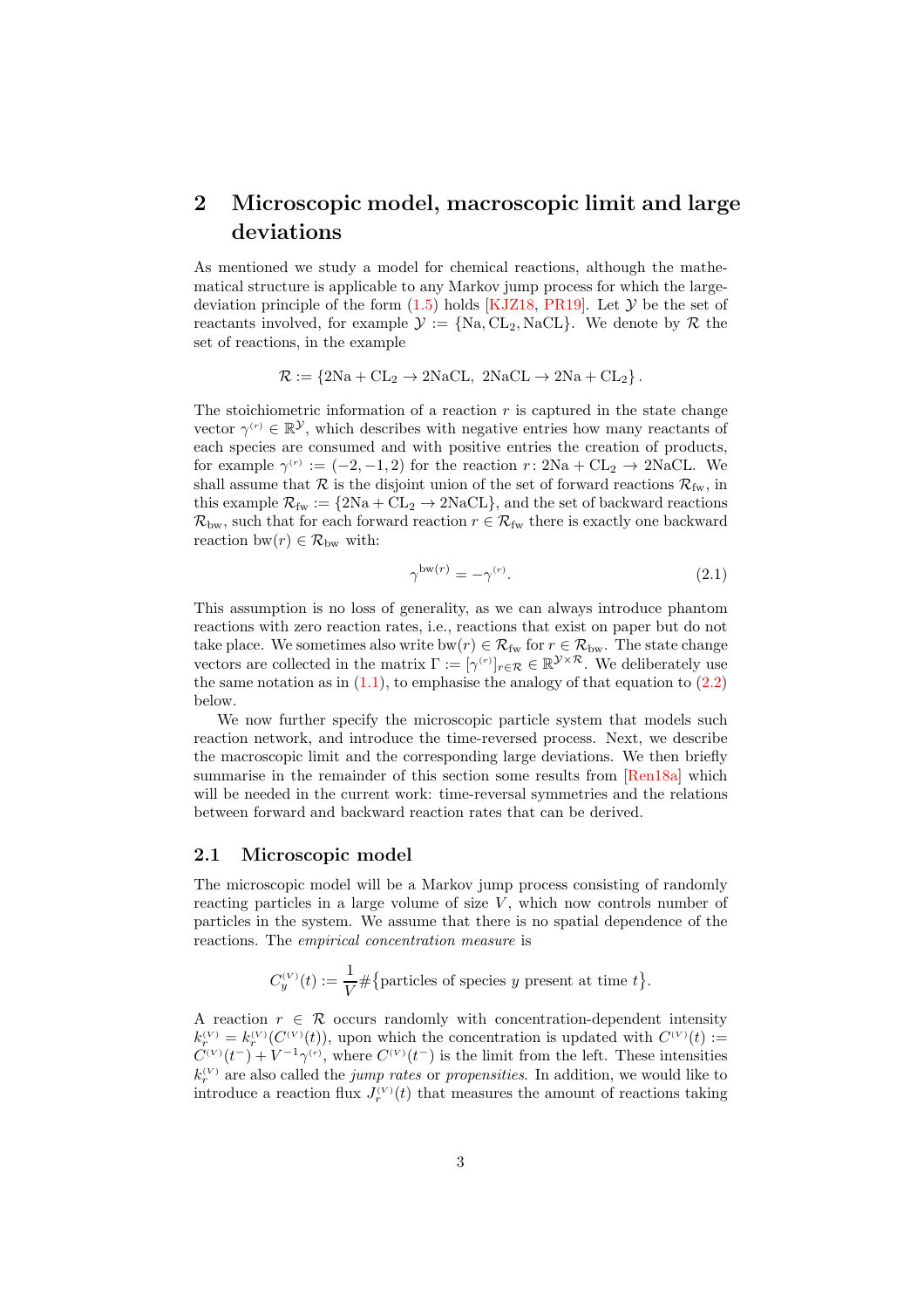place at time  $t$ . However, since the process has jumps, it is mathematically easier to introduce the *(time-)integrated flux,* 

$$
W_r^{(V)}(t) := \frac{1}{V} \# \{ \text{reactions } r \text{ occurred in time } (0, t] \}.
$$

The fluxes and concentrations are then related by the continuity equation  $C^{(V)}(t)$  $C^{(V)}(0) + \Gamma W^{(V)}(t)$ , or formally

<span id="page-3-0"></span>
$$
\dot{C}^{(V)}(t) = \Gamma \dot{W}^{(V)}(t) = \Gamma J^{(V)}(t). \tag{2.2}
$$

We point out that this equation is the equivalent for chemical reactions to  $(1.1)$ , for the MFT setting sketched in the introduction. The pair  $(C^{(V)}(t), W^{(V)}(t))$ is now a Markov process in  $\mathbb{R}^{\mathcal{Y}} \times \mathbb{R}^{\mathcal{R}}$ ; its generator is given by

$$
\big(\mathcal{Q}^{(V)}f\big)(c,w):=\sum_{r\in\mathcal{R}}k^{(V)}_r(c)\left[f\big(c+\tfrac{1}{V}\gamma^{(r)},w+\tfrac{1}{V}\mathbb{1}_r\big)-f\big(c,w\big)\right].
$$

We remark that these are the sole reasons for considering integrated fluxes: although the concentration  $C^{(V)}(t)$  is a Markov process,  $C^{(V)}(t)$  paired with the non-integrated flux  $J^{(V)}(t)$  is not, and moreover,  $(2.2)$  only holds in a weak, measure-valued sense. However in the macroscopic regime  $V \to \infty$ , these issues do not play a role anymore, so that later we can focus on the non-integrated fluxes.

We collect the needed technical assumptions on the Markov chain as follows.

<span id="page-3-1"></span>**Assumption 2.1.** Assume that for all V the process  $C^{(V)}(t)$  is non-explosive on  $(0, T)$  (that is, for almost all starting points, almost all trajectories do not exhibit infinitely many jumps in  $(0,T)$ ) and remains almost surely within a compact set, typically a simplex that describes mass conservation. Furthermore, the process has a unique, coordinate-wise positive invariant measure  $0 < \pi^{(V)} \in \mathcal{P}(\frac{1}{V} \mathbb{N}_0^I)$ . Integrated fluxes are assumed to satisfy  $W^{(V)}(0) = 0$  almost surely in V.

<span id="page-3-2"></span>**Example 2.2.** The typical example that is used to model microscopic chemical reactions is  $k_r^{(V)}(c) = \omega^{(r)} V \prod_{y \in \mathcal{Y}} (1/V)^{\alpha_y^{(r)}} \alpha_y^{(r)}! {c_y^{(r)} \choose \alpha_y^{(r)}}$ , where  $\omega^{(r)}$  is a reactionspecific constant and  $\alpha_{y}^{(r)}$  are the number of y-reactants consumed in reaction r. In that case the master equation for the Markov process  $C^{(V)}(t)$  is called the "Chemical Master Equation", and in many cases the invariant measure  $\pi^{(V)}$  is explicitly known and positive  $[AK11]$ . In general, explosion may occur for such models, but it can be ruled out by imposing an additional mass conservation assumption [\[PR19\]](#page-14-0).

#### <span id="page-3-3"></span>2.2 The time-reversed process

Here we introduce the time-reversed process which will be crucial throughout the paper. For a path  $(C^{(V)}(t), W^{(V)}(t))$  and the given final time T, we define the time-reversed path as

$$
\left(\overleftarrow{C}^{(V)}(t),\overleftarrow{W}^{(V)}(t)\right):=\left(C^{(V)}(T-t),W^{(V)}{}^{\mathsf{T}}(T)-W^{(V)}{}^{\mathsf{T}}(T-t)\right),\right.
$$

where  $W^{(V)}{}_{\text{bw}(r)}^{\text{T}}(t) := W^{(V)}(t)$ ; by construction, these time-reversed integrated fluxes  $\overleftarrow{W}^{(V)}(t)$  remain non-negative, non-decreasing, and initially calibrated at 0, as the original integrated fluxes  $\overleftarrow{W}^{(V)}(t)$ .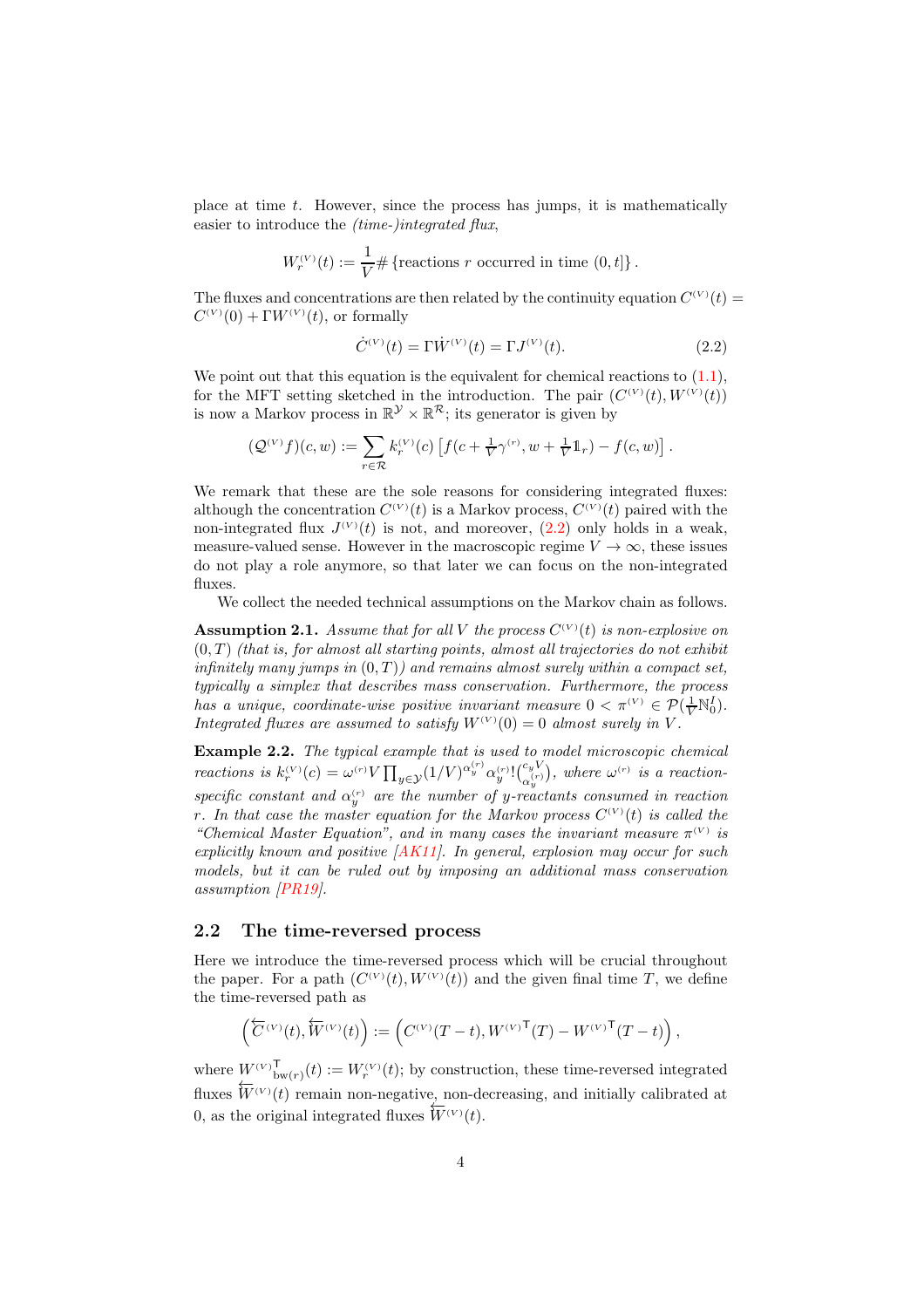**Theorem 2.3** ([\[Ren18a,](#page-14-1) Proposition 4.1], time-reversal). Let  $\mathbb{P}_{\mathcal{Q}^{(V)}, \pi^{(V)}}^{(V)}$  be the path measure of the Markov process  $(C^{(V)}(t), W^{(V)}(t))$  with generator  $\mathcal{Q}^{(V)}$  and *initial distribution*  $\pi^{(V)} \times \delta_0$ . *Then* 

<span id="page-4-1"></span>
$$
\mathbb{P}_{\mathcal{Q}^{(V)},\pi^{(V)}}^{\mathcal{W}}\big((\overleftarrow{C}^{(V)}(t),\overleftarrow{W}^{(V)}(t))\in\mathcal{A}\big)=\mathbb{P}_{\overleftarrow{\mathcal{Q}}^{(V)},\pi^{(V)}}^{\mathcal{W}}\big((C^{(V)}(t),W^{(V)}(t))\in\mathcal{A}\big),\tag{2.3}
$$

where the reversed generator is

$$
\left(\overleftarrow{Q}f\right)(w) = \sum_{r \in \mathcal{R}} \overleftarrow{k}_{\text{bw}(r)}^{(V)}(c) \left[ f(c + \frac{1}{V} \gamma^{\text{bw}(r)}, w + \frac{1}{V} \mathbb{1}_{\text{bw}(r)}) - f(c, w) \right],\tag{2.4}
$$

and the reversed rates are related to the forward rates through

<span id="page-4-0"></span>
$$
\overleftarrow{k}_{\text{bw}(r)}^{(V)}(c) := \frac{\pi^{(V)}(c + \frac{1}{V}\gamma^{\text{bw}(r)})}{\pi^{(V)}(c)} k_r^{(V)}(c + \frac{1}{V}\gamma^{\text{bw}(r)}).
$$
(2.5)

<span id="page-4-2"></span>Remark 2.4. A special role is played for systems that satisfy "microscopic detailed balance", i.e., for  $V > 0$ :

$$
\pi^{(V)}(c)k_r^{(V)}(c) = \pi^{(V)}(c + \frac{1}{V}\gamma^{(r)})k_r^{(V)}(c + \frac{1}{V}\gamma^{(r)}) \text{ for all } c \in \mathbb{R}^{\mathcal{Y}} \text{ and } r \in \mathcal{R}.
$$

Indeed, by [\(2.5\)](#page-4-0), this is equivalent to  $\overline{k_r^{(V)}(c)} = k_r^{(V)}(c)$ , and hence to the reversibility of the Markov process, i.e.,  $\overleftarrow{Q}^{(V)} = Q^{(V)}$  in [\(2.3\)](#page-4-1) (not to be confused with thermodynamic reversibility). As we will see, on a macroscopic level this condition corresponds to conservative forces, or the absence of external forces. Since we are mainly interesting in the behaviour of systems undergoing external forces, we shall not assume this condition, but merely use it as a validity check at some places.  $\Box$ 

#### 2.3 Macroscopic limit and large deviations

We now study the macroscopic behaviour of the system in the limit  $V \to \infty$ . To this aim we need to make the following assumption.

Assumption 2.5. Let the jump rates converge in average to reaction rates, that is,  $\sup_c |V^{-1}k_r^{(V)}(c) - \kappa_r(c)| \to 0$  as  $V \to \infty$ . Furthermore, we assume that the rates  $\kappa_r$  satisfy the assumptions of [\[PR19\]](#page-14-0) allowing for a large-deviation principle; in particular, a rate  $\kappa_r(c)$  has to vanish if the associated reaction would lead to negative concentrations, and the mapping  $c \mapsto \kappa_r(c)$  must be non-decreasing, Lipschitz continuous, superhomogeneous  $[PR19, Assumption 2.2(vi)]$  and bounded on the compact set of concentrations of Assumption [2.1.](#page-3-1) We require the invariant distributions  $\pi^{(V)} \in \mathcal{P}(\frac{1}{V} \mathbb{N}_0^{\mathcal{Y}})$  to satisfy a large-deviation principle

<span id="page-4-3"></span>
$$
\pi^{(V)}(C^{(V)} \approx c)^{V \to \infty} \exp(-V \mathcal{I}_0(c)), \tag{2.6}
$$

for some  $\mathcal{I}_0: \mathbb{R}_+^{\mathcal{Y}} \to [0, \infty]$ . Finally, we assume that  $\mathcal{I}_0$  is almost everywhere differentiable, as it holds for example for convex functionals.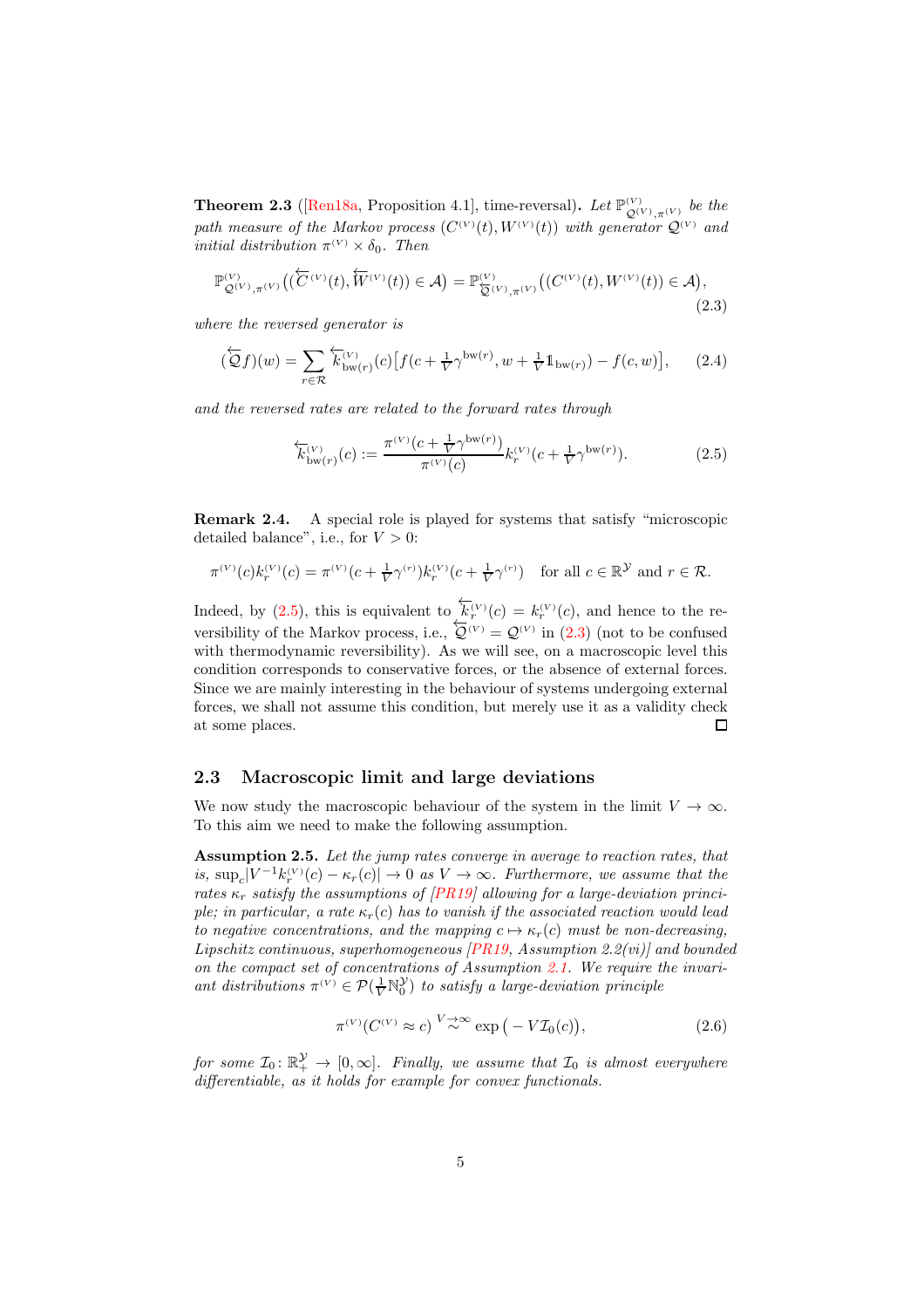By a straightforward extension of Kurtz' Theorem [\[Kur70\]](#page-14-2), in the limit  $V \to \infty$ , the random path  $(C^{(V)}(t), W^{(V)}(t))$  converges (in measure) to the deterministic solution of the coupled equations

<span id="page-5-1"></span>
$$
\dot{c}(t) = \Gamma \dot{w}(t), \text{ and } \dot{w}(t) = \kappa (c(t)), \qquad (2.7)
$$

which is the chemical reaction equivalent of  $(1.1)$  and  $(1.2)$ .

Since the noise is essentially a re-scaled Poissonian, a large-deviations principle holds, which we now recall (see [\[PR19\]](#page-14-0) for the precise statement). In the following theorem and throughout the paper we adapt the notation of the relative entropy:

<span id="page-5-0"></span>
$$
\mathcal{S}(j \mid \kappa(c)) := \sum_{r \in \mathcal{R}} j_r \log \frac{j_r}{\kappa_r(c)} - j_r + \kappa_r(c). \tag{2.8}
$$

<span id="page-5-2"></span>**Theorem 2.6** ([\[PR19\]](#page-14-0)). As in Theorem [2.3,](#page-4-0) let  $\mathbb{P}_{\mathcal{Q}^{(V)}, \pi^{(V)}}^{(V)}$  be the path measure of the Markov process  $(C^{(V)}(t), W^{(V)}(t))$  with generator  $Q^{(V)}$  and initial distribution  $\pi^{(V)} \times \delta_0$ . Then for any  $(c, w) \in W^{1,1}(0, T; \mathbb{R}^{\mathcal{Y}} \times \mathbb{R}^{\mathcal{R}})$ 

$$
\mathbb{P}_{\mathcal{Q}^{(V)},\pi^{(V)}}^{(V)}((C^{(V)},W^{(V)})\approx(c,w))
$$
  

$$
V\rightleftharpoons \infty \exp\left(-V\left[\mathcal{I}_0(c(0)) + \int_0^T \mathcal{S}(\dot{w}(t) \mid \kappa(c(t))) dt\right]\right).
$$

The non-negative cost functional  $\int_0^T S(\dot{w}(t) | \kappa(c(t))) dt$  can be interpreted as the free energy required to force the system to follow a given path,  $(c, w)$ rather than the path that solves the macroscopic equation [\(2.7\)](#page-5-1), whereas  $\mathcal{I}_0$ measures the cost of deviating from the given initial data. This interpretation goes back to [\[OM53\]](#page-14-3); see also [\[MPPR17\]](#page-14-4) for a more detailed account.

Example 2.7. For the Chemical Master Equation discussed in Example [2.2,](#page-3-2) the corresponding reaction rates are  $\kappa^{(r)}(c) = \omega^{(r)} \prod_{y \in \mathcal{Y}} c_y^{\alpha_y^{(r)}}$ . This specific form of the reaction rates is called mass-action kinetics  $[Kur70, AK11]$  $[Kur70, AK11]$  $[Kur70, AK11]$ . Moreover, in that case  $\mathcal{I}_0(c) := \mathcal{S}(c \mid c^{eq})$ , where  $c^{eq}$  is the equilibrium concentration  $0 = \Gamma \kappa (c^{\text{eq}})$  [\[MPPR17\]](#page-14-4).

#### <span id="page-5-4"></span>2.4 Time reversal symmetries and implications

The large-deviation result Theorem [2.6](#page-5-2) also applies to the time-reversed process  $(\overleftarrow{C}^{(V)}(t), \overleftarrow{W}^{(V)}(t))$ . Combining this with the time reversal result of Theorem [2.3](#page-4-0) yields the following time-reversal symmetry:

**Corollary 2.8.** For any path  $(c, w) \in W^{1,1}(0, T; \mathbb{R}^{\mathcal{Y}} \times \mathbb{R}^{\mathcal{R}})$ , it holds

$$
\mathcal{I}_0(c(0)) + \int_0^T \mathcal{S}(\dot{w}(t) \mid \kappa(c(t))) dt = \mathcal{I}_0(c(T)) + \int_0^T \mathcal{S}(\dot{w}^\mathsf{T}(t) \mid \overleftarrow{\kappa}(c(t))) dt, (2.9)
$$

or (using  $\dot{c} = \Gamma \dot{w}$ ), for a dense set of  $(c, j) = (c, \dot{w}) \in \mathbb{R}^{\mathcal{Y}} \times \mathbb{R}^{\mathcal{R}}$  for which the chain rule holds,

<span id="page-5-3"></span>
$$
\mathcal{S}(j \mid \kappa(c))) - \mathcal{S}(j^{\mathsf{T}} \mid \overleftarrow{\kappa}(c)) = \nabla \mathcal{I}_0(c) \cdot \Gamma j. \tag{2.10}
$$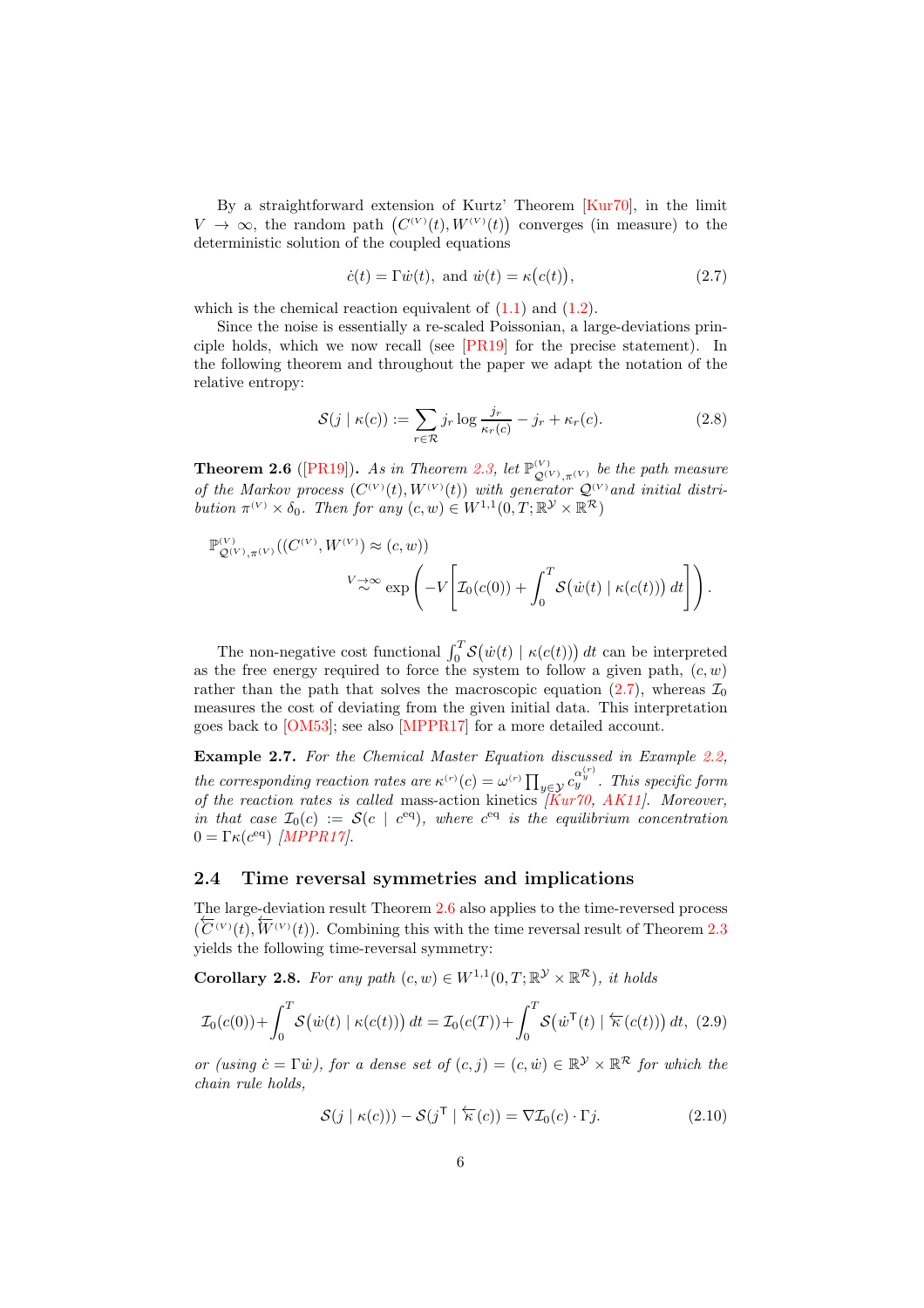Although the reversed propensities  $\overleftarrow{k}_r^{(V)}(c)$  are explicitly known by [\(2.5\)](#page-4-0) if the invariant measure  $\pi^{(V)}$  is known, the reversed reaction rates  $\overleftarrow{\kappa}_r(c)$  may generally not be explicit. However, using the fact that  $(2.10)$  holds for all j, one finds the relations [\[Ren18a,](#page-14-1) Section 4.2], if the quantities are defined,

$$
\nabla \mathcal{I}_0(c) \cdot \gamma^{(r)} = \log \frac{\overleftarrow{\kappa}_{\text{bw}(r)}(c)}{\kappa_r(c)},\tag{2.11}
$$

<span id="page-6-6"></span><span id="page-6-2"></span><span id="page-6-1"></span>
$$
\sum_{r \in \mathcal{R}} \kappa_r(c) = \sum_{r \in \mathcal{R}} \overleftarrow{\kappa}_r(c),\tag{2.12}
$$

$$
\kappa_r(c)\kappa_{\mathrm{bw}(r)}(c) = \overleftarrow{\kappa}_r(c)\overleftarrow{\kappa}_{\mathrm{bw}(r)}(c). \tag{2.13}
$$

Note in particular that the ratio  $\overleftarrow{\kappa}_{bw(r)}(c)/\kappa_r(c)$  is well-defined whenever  $\nabla \mathcal{I}_0(c)$ is well-defined, i.e., on a dense subset. We mention that  $(2.13)$  was not stated in [\[Ren18a\]](#page-14-1) but follows directly from  $(2.11)$  and the antisymmetry  $(2.1)$ .

<span id="page-6-4"></span>Remark 2.9. Building further upon Remark [2.4,](#page-4-2) if microscopic detailed balance holds, then this is also true for the reaction rates:  $\overleftarrow{\kappa}(c) = \kappa(c)$ , which is often called chemical detailed balance, or in case of mass-action kinetics, the Wegscheider condition.  $\square$ 

### <span id="page-6-0"></span>3 Force structures

In this section, we introduce force structures; these can be seen as a nonequilibrium generalisation of gradient flows. Such structure does in general not exist unless we consider net fluxes. Therefore, we first introduce net fluxes, then force structures, and we finally discuss the force structure that corresponds to the reversed dynamics.

#### 3.1 Net fluxes: macroscopic limit and large deviations

Since reactions are ordered in forward-backward pairs with opposite state change vectors [\(2.1\)](#page-2-1), one can also introduce the net integrated fluxes as  $\bar{W}^{(V)}(t) :=$  $W^{(V)}(t) - W^{(V)}(t)^{\mathsf{T}},$  i.e.,

<span id="page-6-5"></span>
$$
\bar{W}_r^{(V)}(t) := W_r^{(V)}(t) - W_{\text{bw}(r)}^{(V)}(t), \qquad \text{for } r \in \mathcal{R}_{\text{fw}}.\tag{3.1}
$$

Keeping in mind that these net fluxes are only defined for  $r \in \mathcal{R}_{fw}$ , we can use the same notation for the continuity equation, cf.  $(2.2)$ :

$$
\dot{C}^{(V)}(t) = \Gamma \dot{W}^{(V)}(t) = \sum_{r \in \mathcal{R}_{\text{fw}}} \gamma^{(r)} \dot{W}_r^{(V)}(t) + \gamma^{\text{bw}(r)} \dot{W}_{\text{bw}(r)}^{(V)}(t)
$$
\n
$$
= \sum_{r \in \mathcal{R}_{\text{fw}}} \gamma^{(r)} \dot{\overline{W}}_r^{(V)}(t) = \Gamma \dot{\overline{W}}^{(V)}(t).
$$

Again, by Kurtz' Theorem [\[Kur70\]](#page-14-2), the pair  $(C^{(V)}(t), \bar{W}^{(V)}(t))$  converges in the macroscopic limit as  $V\rightarrow\infty$  to

<span id="page-6-3"></span>
$$
\dot{c}(t) = \Gamma \dot{\overline{w}}(t), \text{ and } \dot{\overline{w}}_r(t) = \kappa_r (c(t)) - \kappa_{\text{bw}(r)} (c(t)), \tag{3.2}
$$

and, by a contraction principle also satisfies the following large-deviation principle.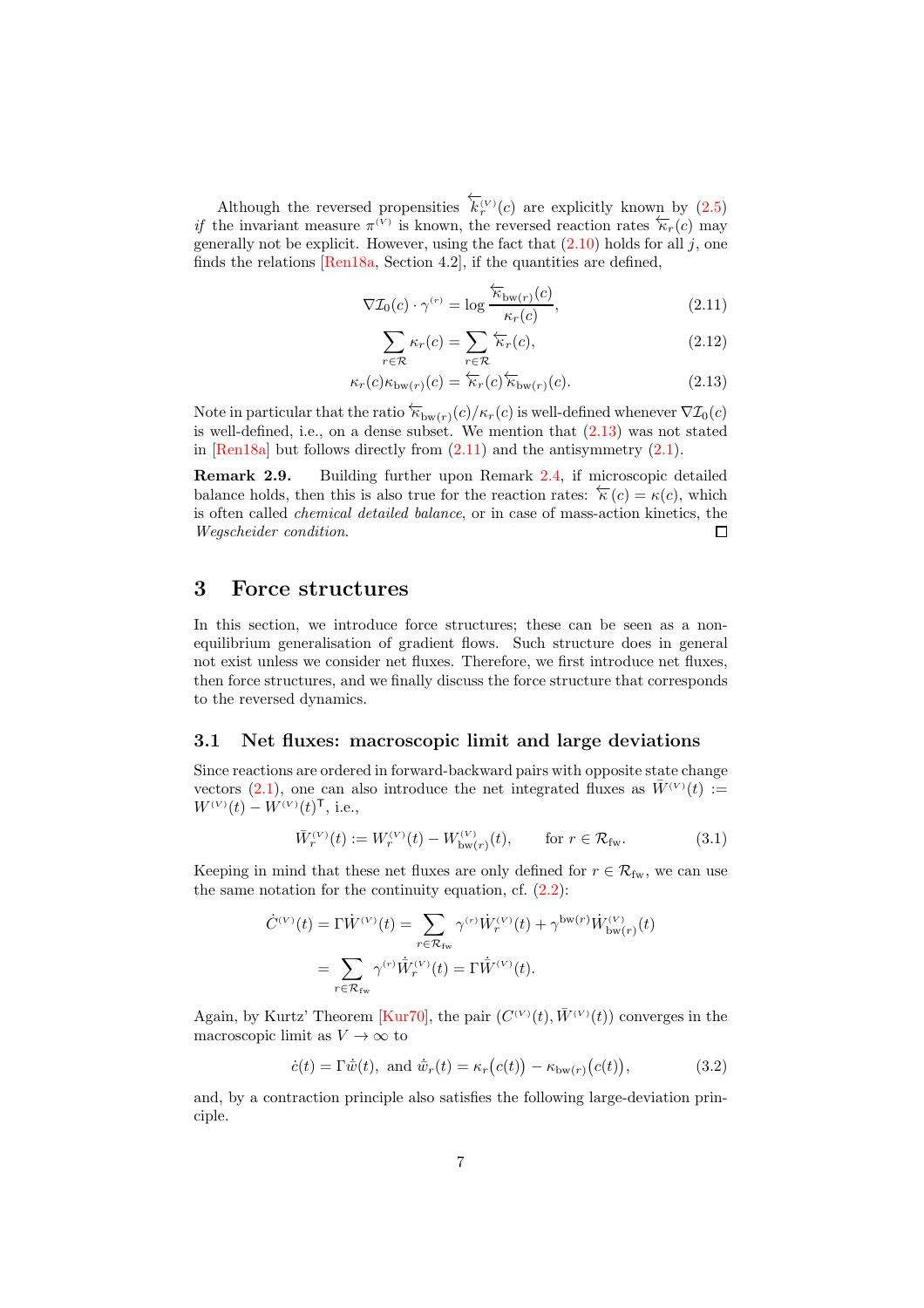#### <span id="page-7-3"></span>Corollary 3.1.

$$
\mathbb{P}_{\mathcal{Q}^{(V)},\pi^{(V)}}^{\mathcal{Q}^{(V)}}\big((C^{(V)}(t),\bar{W}^{(V)}(t))\approx(c,\bar{w})\big) \n\qquad \qquad \sum_{\alpha\gamma\gamma\gamma\gamma} \exp\left(-V\left[\mathcal{I}_0(c)+\int_0^T \mathcal{L}\big(c(t),\dot{\bar{w}}(t)\big)\,dt\right]\right),
$$

where for  $(c, \bar{j}) \in \mathbb{R}^{\mathcal{Y}} \times \mathbb{R}^{\mathcal{R}_{\text{fw}}}.$ 

$$
\mathcal{L}(c,\bar{j}) := \inf_{\substack{j:(0,T)\to\mathbb{R}^{\mathcal{R}}:\\ \bar{j}=j-j^{\mathcal{T}}}} \mathcal{S}(j \mid \kappa(c)),
$$
\n
$$
= \sum_{r\in\mathcal{R}_{\text{fw}}} j_r \log \frac{j_r}{\kappa_r(c)} - j_r + \kappa_r(c) + (j_r - \bar{j}_r) \log \frac{j_r - \bar{j}_r}{\kappa_{\text{bw}(r)}} - (j_r - \bar{j}_r) + \kappa_{\text{bw}(r)},
$$
\n
$$
\text{where } j_r := \frac{1}{2}\bar{j}_r + \sqrt{\frac{1}{4}\bar{j}_r^2 + \kappa_r(c)\kappa_{\text{bw}(r)}(c)}.
$$
\n(3.3)

#### 3.2 Force structure of the cost function

Following [\[Sch76,](#page-14-5) [MN08,](#page-14-6) [Mae17,](#page-14-7) [KJZ18,](#page-13-1) [Ren18a\]](#page-14-1), we now rewrite the cost function  $\mathcal L$  in terms of forces, affinities and energies. As will be clear from the formulas, these forces are only defined for concentrations that satisfy the following condition:

<span id="page-7-0"></span>κ(c) ≪≫ κbw(c) :⇐⇒ κr(c) = 0 ⇐⇒ κbw(r)(c) = 0 for all r ∈ R . (3.4)

Systems for which this condition holds for *any* concentration  $c$  are sometimes said to be in weak detailed balance.

For any  $c$  for which  $(3.4)$  holds, the thermodynamic forces are defined as (setting  $0/0 = 1$ )

<span id="page-7-1"></span>
$$
F_r(c) := \frac{1}{2} \log \frac{\kappa_r(c)}{\kappa_{\text{bw}(r)}(c)}, \qquad \text{for } c \text{ satisfying (3.4) and } r \in \mathcal{R}_{\text{fw}}; \tag{3.5}
$$

these are the affinities of Schnakenberg [\[Sch76\]](#page-14-5). We also define the dual and primal dissipation potentials (which are Legendre duals of each other):

$$
\Phi^*(c,\zeta) := 2 \sum_{r \in \mathcal{R}_{\text{fw}}} \sqrt{\kappa_r(c)\kappa_{\text{bw}(r)}(c)} \left(\cosh(\zeta_r) - 1\right), \text{ and} \tag{3.6}
$$
\n
$$
\Phi(c,\bar{j}) := \sup_{\zeta \in \mathbb{R}^{\mathcal{R}_{\text{fw}}}} \zeta \cdot \bar{j} - \Phi^*(c,\zeta)
$$
\n
$$
= \sum_{r \in \mathcal{R}_{\text{fw}}} 2\sqrt{\kappa_r(c)\kappa_{\text{bw}(r)}(c)} \left(\cosh^*\left(\frac{\bar{j}_r}{2\sqrt{\kappa_r(c)\kappa_{\text{bw}(r)}(c)}}\right) + 1\right).
$$

We can then decompose the cost function  $\mathcal L$  as follows.

**Theorem 3.2** ([\[MN08,](#page-14-6) [Mae17,](#page-14-7) [KJZ18,](#page-13-1) [Ren18a\]](#page-14-1)). For any  $c \in \mathbb{R}^{\mathcal{Y}}_+$  for which  $\kappa(c) \n\lessgtr \kappa_{\text{bw}}(c)$  and any  $\bar{\jmath} \in \mathbb{R}^{\mathcal{R}_{\text{fw}}},$ 

<span id="page-7-4"></span><span id="page-7-2"></span>
$$
\mathcal{L}(c,\bar{y}) = \Phi(c,\bar{y}) + \Phi^*(c, F(c)) - F(c) \cdot \bar{y},\tag{3.7}
$$

and this choice of  $\Phi^*, \Phi$  and F is unique (assuming  $\Phi^*(c,0) = 0 = \Phi(c,0)$  and  $\Phi(c, \cdot), \Phi^*(c, \cdot)$  are Legendre duals of each other [\[MPR14,](#page-14-8) Proposition 2.1]).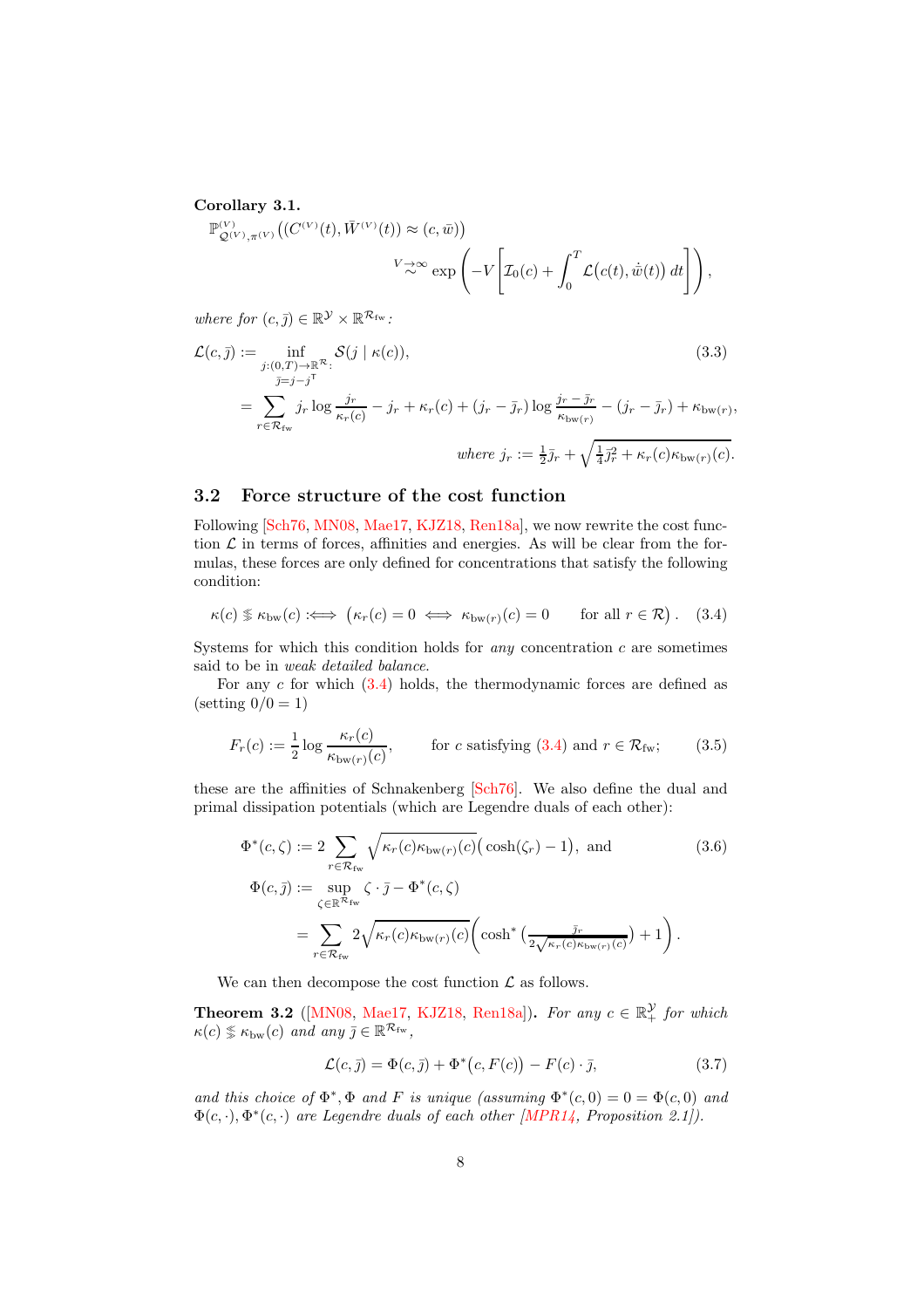This decomposition has the following physical interpretation. The solution to [\(3.2\)](#page-6-3) is the zero-cost flow  $\mathcal{L}(c(t),\bar{j}(t))=0$ , which is equivalent to

<span id="page-8-0"></span>
$$
\bar{j}(t) = \nabla_{\zeta} \Phi^* (c(t), F(c(t))). \qquad (3.8)
$$

Since Φ<sup>∗</sup> is not quadratic, this represents a non-linear response between forces and fluxes. Indeed, this also means that the force  $F$  must be scaled to be dimensionless; see [\[MPPR17\]](#page-14-4) for the correct scaling with physical constants. Of particular interest is the Fisher information:

$$
\Phi^*(c, F(c)) = \sum_{r \in \mathcal{R}_{\text{fw}}} \left( \sqrt{k_r(c)} - \sqrt{k_{\text{bw}(r)}(c)} \right)^2.
$$

We interpret this as a Fisher information since for the case of independent Brownian particles  $\Phi^*(c, F(c)) = \int_{\mathbb{R}^d} |\nabla \sqrt{c(x)}|^2 dx$ , see also [\[ADPZ13,](#page-13-3) [MPR14\]](#page-14-8); the expression above has the same form, but with a discrete gradient and nonlinear rates. The Fisher information will be discussed in more detail in Section [5.](#page-10-0)

<span id="page-8-1"></span>**Remark 3.3.** If chemical detailed balance  $\overline{\kappa} = \kappa$  holds, see Remark [2.9,](#page-6-4) then from  $(3.5)$  and  $(2.11)$  we find that the last term in  $(3.7)$  reads:

$$
-F(c) \cdot \bar{j} = \frac{1}{2} \Gamma^{\mathsf{T}} \nabla \mathcal{I}_0(c) \cdot \bar{j} = \frac{1}{2} \nabla \mathcal{I}_0(c) \cdot \dot{c},
$$

so that the force is indeed conservative as anticipated in Remark [2.4.](#page-4-2) In this case, [\(3.8\)](#page-8-0) describes a nonlinear gradient flow, either in the space of concentrations [\[MPPR17\]](#page-14-4) or in the space of integrated net fluxes [\[Ren18b\]](#page-14-9).  $\Box$ 

#### 3.3 Force structure for the reversed dynamics

We can also give a similar decomposition applied to the reversed dynamics, explained in Sections [2.2](#page-3-3) and [2.4.](#page-5-4) First, we apply Corollary [3.1](#page-7-3) to the reversed dynamics, using [\(2.3\)](#page-4-1):

Corollary 3.4.  $Set \,\overleftarrow{\overline{W}}{}^{(V)}(t) := - \overline{W}{}^{(V)}(T) + \overline{W}{}^{(V)}(T-t)$ , cf. [\(3.1\)](#page-6-5). Then:

$$
\mathbb{P}_{\mathcal{Q}^{(V)},\pi^{(V)}}^{\mathcal{W}}\left((\overleftarrow{C}^{(V)}(t),\overleftarrow{W}^{(V)}(t))\approx(c,\bar{w})\right)\n
$$
V\underset{\sim}{\rightarrow}\infty\exp\left(-V\left[\mathcal{I}_0(c)+\int_0^T\overleftarrow{\mathcal{L}}\left(c(t),\dot{\bar{w}}(t)\right)dt\right]\right),
$$
$$

where for  $(c, \bar{j}) \in \mathbb{R}^{\mathcal{Y}} \times \mathbb{R}^{\mathcal{R}_{\text{fw}}}.$ 

$$
\sum_{j}^{L}(c,\bar{j}) := \inf_{\substack{j:(0,T)\to\mathbb{R}^{\mathcal{R}}:\\ \bar{j}=j-j^{\mathrm{T}}}} \mathcal{S}(j \mid \overleftarrow{\kappa}(c)).
$$
\n(3.9)

We may then also decompose the reverse cost function  $\overleftarrow{\mathcal{L}}$  as a force structure. Corollary 3.5 ([\[Ren18a\]](#page-14-1)). For any  $c \in \mathbb{R}^{\mathcal{Y}}_+$  for which  $\overleftarrow{\kappa}(c) \leq \overleftarrow{\kappa}_{bw}(c)$  and any  $\bar{j} \in \mathbb{R}^{\mathcal{R}_{\text{fw}}},$ 

$$
\overleftarrow{\mathcal{L}}(c,\overline{j}) = \Phi(c,\overline{j}) + \Phi^*(c,\overleftarrow{F}(c)) - \overleftarrow{F}(c) \cdot \overline{j},
$$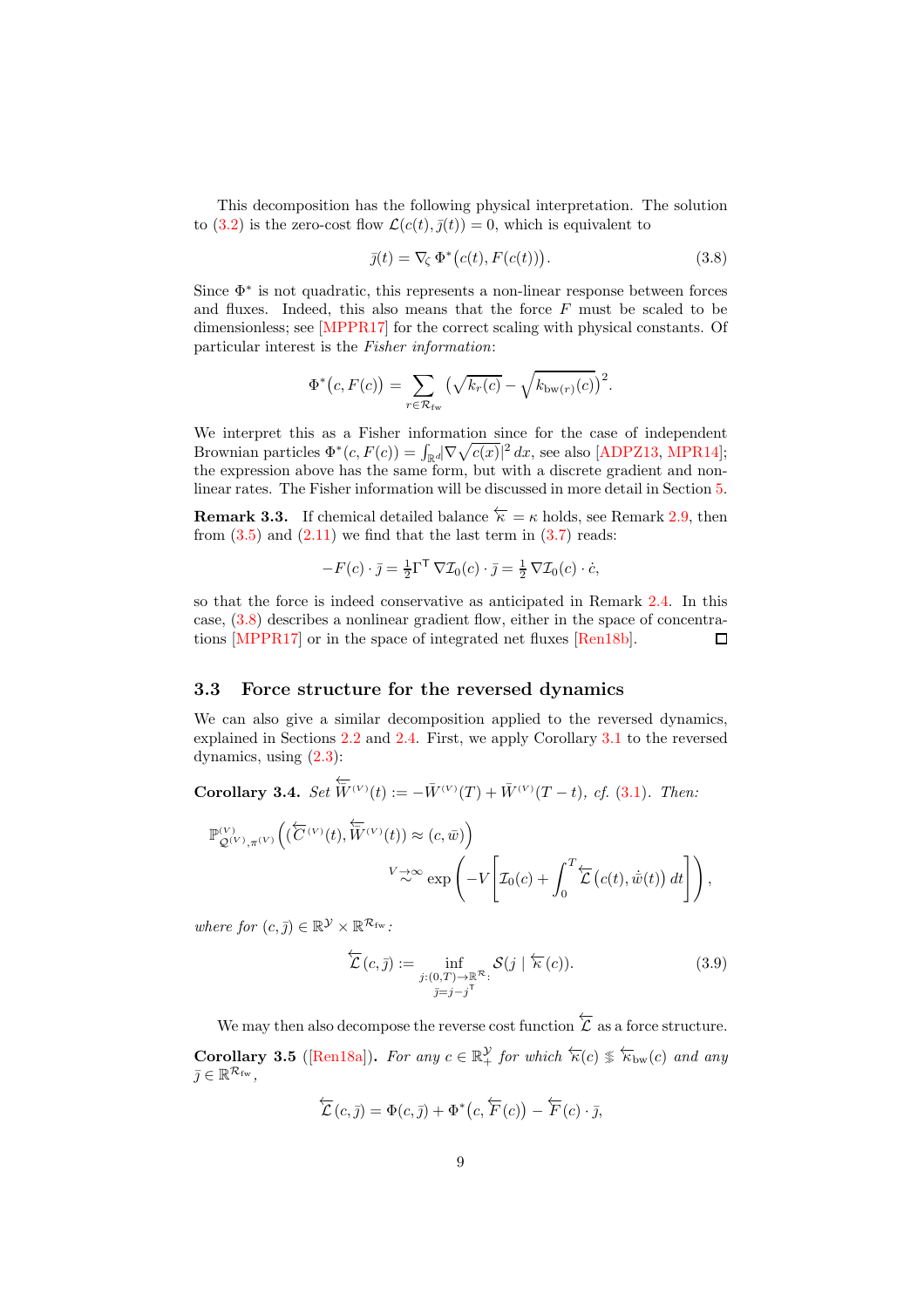where  $\Phi$ ,  $\Phi^*$  are given by  $(3.6)$ , and

$$
\overleftarrow{F}_r(c) = \frac{1}{2} \log \frac{\overleftarrow{\kappa}_r(c)}{\overleftarrow{\kappa}_{\text{bw}(r)}(c)},
$$

and this choice of  $\Phi^*, \Phi$  and  $\overleftarrow{F}$  is unique.

Observe that the potentials  $\Phi, \Phi^*$  are the same for the reversed dynamics due to [\(2.13\)](#page-6-1). In fact also for the Fisher information  $\Phi^*(c, F(c)) = \Phi^*(c, \overleftarrow{F}(c))$ due to  $(2.12)$  and  $(2.13)$ .

### <span id="page-9-0"></span>4 Orthogonal decomposition

We now mimic the arguments from [\[KJZ18\]](#page-13-1) for the case of general nonlinear reactions. Throughout this section, we shall write forces  $F(c)$  and gradients  $\nabla \mathcal{I}_0(c)$  under the standing assumption that the quantities are well-defined and sufficiently regular. These assumptions will be relaxed in Section [5.](#page-10-0) First we explain how the dual dissipation potentials can be decomposed; next we discuss how the forces can be decomposed accordingly.

### 4.1 Orthogonal decomposition of the dual dissipation potentials

The idea of this short subsection is to decompose  $\Phi^*(c, \xi + \zeta)$  in a similar fashion as one would do in a Hilbert space:  $\frac{1}{2} ||\xi + \zeta||^2 = \frac{1}{2} ||\xi||^2 + \langle \xi, \zeta \rangle + \frac{1}{2} ||\zeta||^2$ , see for example  $[BDSG+15,$  Section IIC. However, since  $\Psi^*$  is not quadratic, the construction is a bit more involved: the pairing between forces becomes nonlinear, and one of the dual dissipation potentials must be modified:

$$
\theta_c(\xi, \zeta) := 4 \sum_{r \in \mathcal{R}_{\text{fw}}} \sqrt{\kappa_r(c) \kappa_{\text{bw}(r)}(c)} \sinh(\xi_r) \sinh(\zeta_r),
$$
  

$$
\Phi_{\zeta}^*(c, \xi) := 2 \sum_{r \in \mathcal{R}_{\text{fw}}} \sqrt{\kappa_r(c) \kappa_{\text{bw}(r)}(c)} \cosh(\zeta_r) \left(\cosh(\xi_r) - 1\right).
$$

We can now write the decomposition as follows.

<span id="page-9-1"></span>**Proposition 4.1.** For any  $c \in \mathbb{R}^{\mathcal{Y}}$  and  $\xi, \zeta \in \mathbb{R}^{\mathcal{R}}$ ,

$$
\Phi^*(c,\xi+\zeta) = \Phi^*_{\zeta}(c,\xi) + \theta_c(\xi,\zeta) + \Phi^*(c,\zeta)
$$
  
= 
$$
\Phi^*(c,\xi) + \theta_c(\xi,\zeta) + \Phi^*_{\xi}(c,\zeta), \text{ and}
$$
  

$$
\theta_c(\xi,\zeta) = \Phi^*(c,\xi+\zeta) - \Phi^*(c,\xi-\zeta).
$$

Proof. Both statements follow from the identity

$$
\cosh(\xi + \zeta) = \cosh(\xi)\cosh(\zeta) + \sinh(\xi)\sinh(\zeta).
$$

We stress that there is the choice which one of the two dissipation potentials on the right-hand side is modified. By a slight abuse of notation, we shall also write  $\Phi_F^*(c,\xi) = \Phi_{F(c)}^*(c,\xi)$  for a force field F.

 $\Box$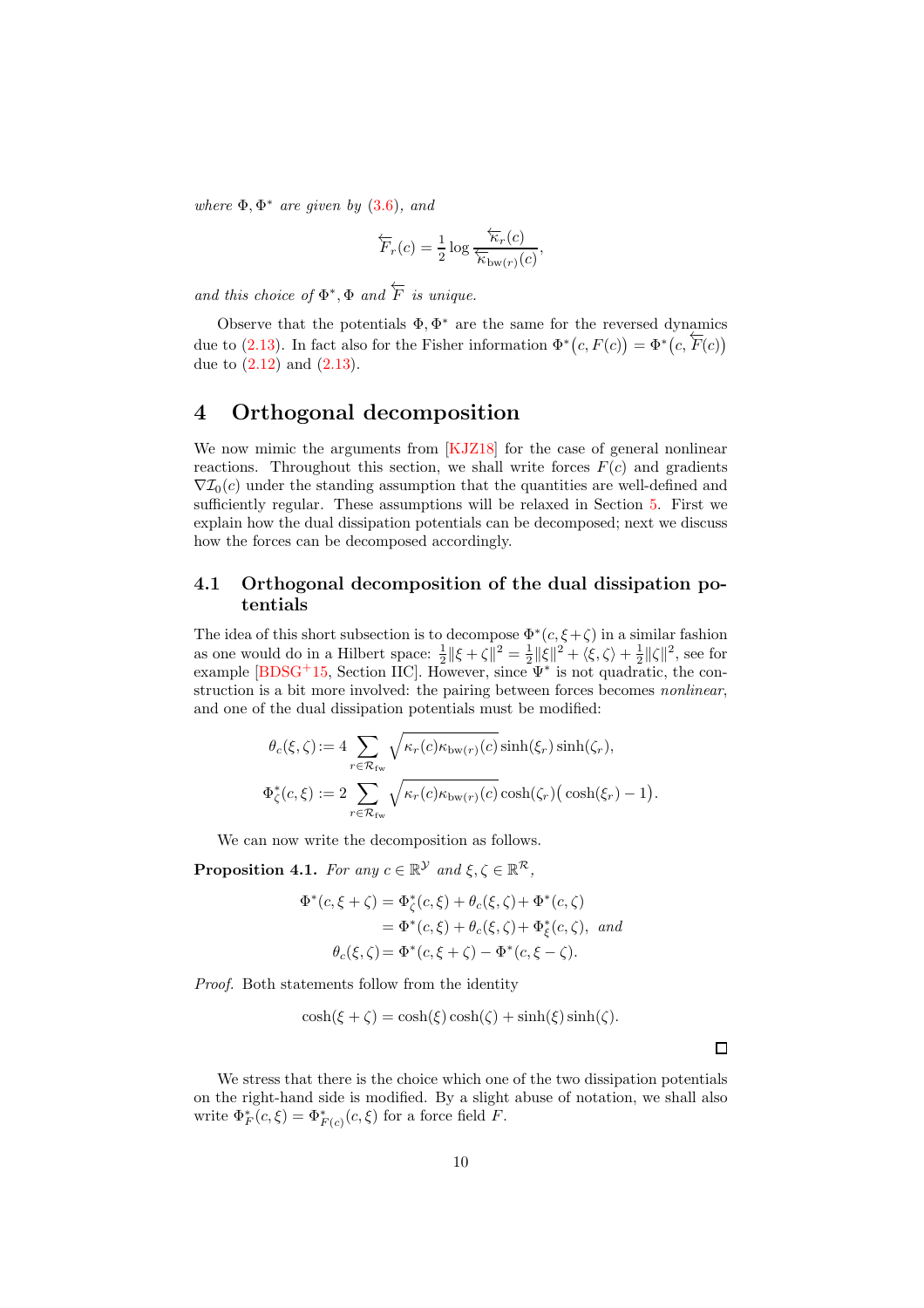#### 4.2 Orthogonal decomposition of the forces

The force and its reversed counterpart are connected via the relations [\(2.11\)](#page-6-2), [\(2.12\)](#page-6-6), [\(2.13\)](#page-6-1), see [\[Ren18a,](#page-14-1) Section 4.6]:

$$
F_r(c) + \overleftarrow{F}_r(c) = -(\Gamma^{\mathsf{T}} \nabla \mathcal{I}_0(c))_r, \tag{4.1}
$$

which is twice the force that one would have under chemical detailed balance, see Remark [3.3.](#page-8-1) This motivates the splitting of general forces into a symmetric and an antisymmetric part  $F(c) = F^{\text{sym}}(c) + F^{\text{asym}}(c)$ :

$$
F_r^{\text{sym}}(c) := \frac{1}{2} \big( F_r(c) + \overleftarrow{F}_r(c) \big) = \frac{1}{2} \log \frac{\kappa_r(c)}{\overleftarrow{\kappa}_{\text{bw}(r)}(c)} = -\frac{1}{2} (\Gamma^{\mathsf{T}} \nabla \mathcal{I}_0(c))_r \quad \text{and}
$$

$$
F_r^{\text{asym}}(c) := \frac{1}{2} \big( F_r(c) - \overleftarrow{F}_r(c) \big) = \frac{1}{2} \log \frac{\overleftarrow{\kappa}_{\text{bw}(r)}(c)}{\kappa_{\text{bw}(r)}(c)},
$$

where the latter indeed vanishes if chemical detailed balance  $\kappa = \overleftarrow{\kappa}$  holds. More generally, the antisymmetric force measures how far the system is from chemical detailed balance. We briefly note that in case of linear reactions, the antisymmetric force is a constant, independent of the concentration [\[KJZ18\]](#page-13-1), which is no longer true for nonlinear reactions.

The two force fields  $F^{\text{sym}}, F^{\text{asym}}$  are indeed 'orthogonal' to each other if we use the nonlinear pairing  $\theta_{\cdot}(c, \cdot)$  introduced above, as the next statement shows.

**Proposition 4.2** (Generalisation of [\[KJZ18,](#page-13-1) Lemma 1]). For any  $c \in \mathbb{R}_+^{\mathcal{Y}}$  for which  $F^{\text{sym}}(c)$ ,  $F^{\text{asym}}(c)$  are well-defined,

$$
\theta_c(F^{\text{\rm sym}}(c), F^{\text{\rm asym}}(c)) = 0.
$$

*Proof.* This follows from  $(2.12)$  and  $(2.13)$ .

As a consequence of this and Proposition [4.1,](#page-9-1) the Fisher information can be decomposed as follows:

<span id="page-10-3"></span>Corollary 4.3 (Generalisation of [\[KJZ18,](#page-13-1) Lemma 2 and Corollary 4]). For any  $c \in \mathbb{R}_+^{\mathcal{Y}}$  for which  $F^{\text{sym}}(c)$ ,  $F^{\text{asym}}(c)$  are well-defined,

$$
\Phi^*(c, F^{\text{sym}}(c) + F^{\text{asym}}(c)) = \Phi^*_{F^{\text{asym}}}(c, F^{\text{sym}}(c)) + \Phi^*(c, F^{\text{asym}}(c))
$$
  
= 
$$
\Phi^*(c, F^{\text{sym}}(c)) + \Phi^*_{F^{\text{sym}}}(c, F^{\text{asym}}(c)),
$$

and hence for any  $c \in \mathbb{R}_+^{\mathcal{Y}}$  for which  $\kappa_r(c) \nleq \kappa_{bw(r)}(c)$  and any  $\bar{\jmath} \in \mathbb{R}^{\mathcal{R}_{fw}}$ ,

$$
\mathcal{L}(c,\bar{j}) = \Phi(c,\bar{j}) + \Phi^*(c, F^{\text{asym}}(c)) - F^{\text{asym}}(c) \cdot \bar{j} \n+ \Phi^*_{F^{\text{asym}}}(c, F^{\text{sym}}(c)) + \frac{1}{2} \nabla \mathcal{I}_0(c) \cdot \Gamma \bar{j} \quad (4.2) \n= \Phi(c,\bar{j}) + \Phi^*(c, F^{\text{sym}}(c)) + \frac{1}{2} \nabla \mathcal{I}_0(c) \cdot \Gamma \bar{j} \n+ \Phi^*_{F^{\text{sym}}}(c, F^{\text{asym}}(c)) - F^{\text{asym}}(c) \cdot \bar{j}. \quad (4.3)
$$

### <span id="page-10-0"></span>5 Fisher and entropy bounds

Observe that the forces  $F^{\text{sym}}(c)$ ,  $F^{\text{asym}}(c)$  are well-defined precisely if the conditions  $\kappa(c) \leq \overleftarrow{\kappa}_{bw}(c) \leq \kappa_{bw}(c)$  hold. It turns out that many terms in [\(4.2\)](#page-10-1)

<span id="page-10-2"></span><span id="page-10-1"></span> $\Box$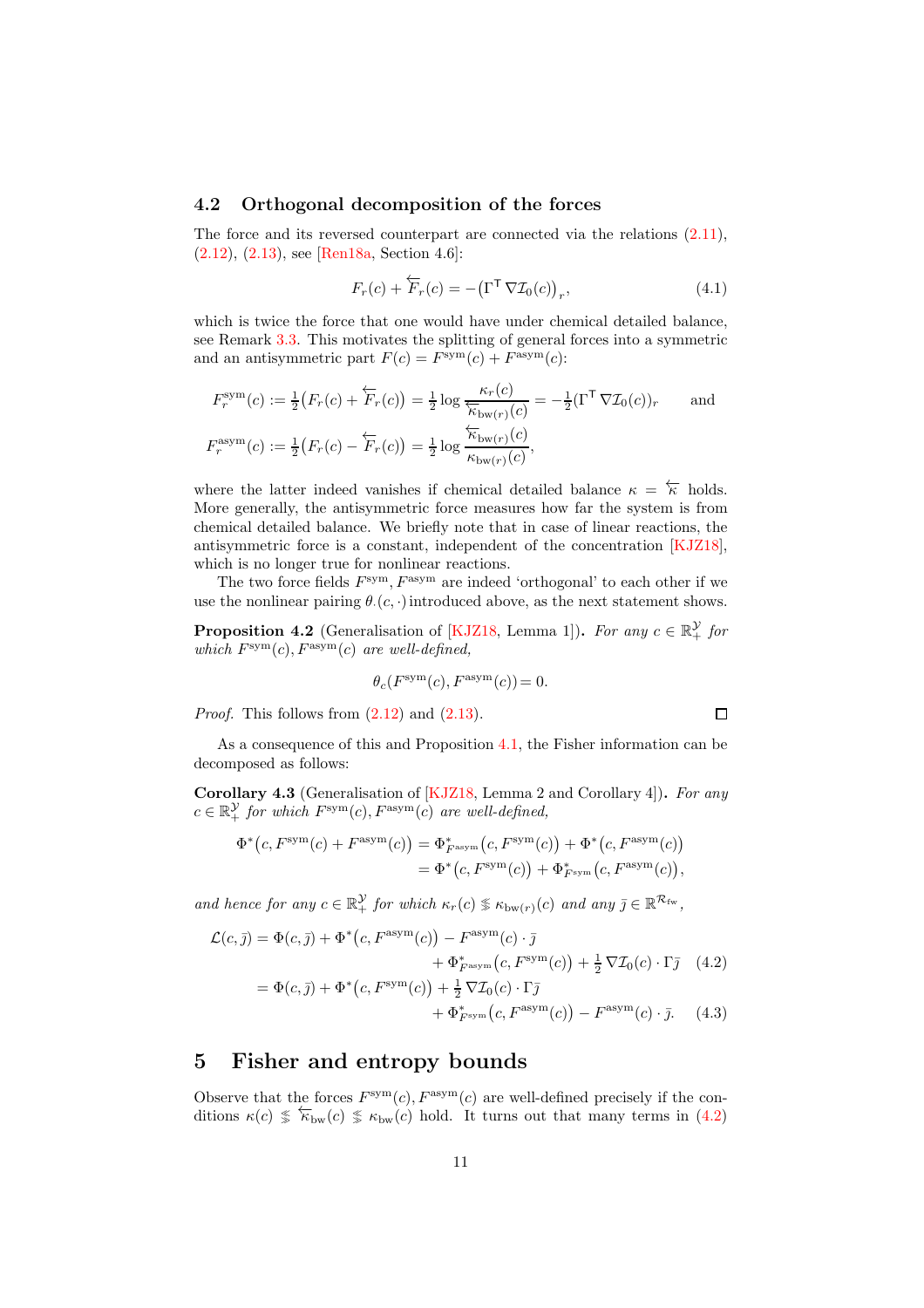and [\(4.3\)](#page-10-2) remain well-defined even when this condition is violated, see Example [5.2.](#page-11-0) More precisely, we may introduce the following notation, where the equalities on the right are true if  $\kappa_r(c) \leq \kappa_{bw(r)}(c)$ :

$$
\begin{split} \mathrm{Fi}_{\mathrm{a}}^{\mathrm{s}}(c) := & \frac{1}{2} \sum_{r \in \mathcal{R}_{\mathrm{fw}} \cup \mathcal{R}_{\mathrm{bw}}} \left( \sqrt{\kappa_r(c)} - \sqrt{\overleftarrow{\kappa}_{\mathrm{bw}(r)}(c)} \right)^2 = \Phi_{F^{\mathrm{asym}}}^*(c, F^{\mathrm{sym}}(c)), \text{ and} \\ \mathrm{Fi}_{\mathrm{s}}^{\mathrm{a}}(c) := & \frac{1}{2} \sum_{r \in \mathcal{R}_{\mathrm{fw}} \cup \mathcal{R}_{\mathrm{bw}}} \left( \sqrt{\kappa_r(c)} - \sqrt{\overleftarrow{\kappa}_r(c)} \right)^2 = \Phi_{F^{\mathrm{sym}}}^*(c, F^{\mathrm{asym}}(c)). \end{split}
$$

**Remark 5.1.** If we interpret the differences in as abstract gradients, then both quantities are of the form  $\frac{1}{2}\sum_{r}(\nabla\sqrt{\kappa(c)})^2$ , which coincides with the usual continuous-space Fisher information  $\frac{1}{2} \int |\nabla \sqrt{c(x)}|^2 dx = \frac{1}{2} \int \frac{|\nabla c(x)|^2}{c(x)}$  $rac{c(x)}{c(x)}$  dx. Recall-ing Remark [2.9,](#page-6-4) the second quantity  $\text{Fi}^{\text{a}}_{\text{s}}(c)$  measures how far the system is from being in detailed balance.  $\Box$ 

<span id="page-11-0"></span>**Example 5.2.** Consider a two-state linear network with  $\kappa_{xy}(c) := a_{xy}c_x/c_0^{\text{eq}}$ and equilibrium concentration  $c^{eq} > 0$ , see also [\[KJZ18\]](#page-13-1). The time-reversed rates are then given by  $\overleftarrow{\kappa}_{xy}(c) := a_{yx}c_x/c_x^{\text{eq}}$ . Then the force is  $F_{xy}(c) = \frac{1}{2} \log \frac{a_{xy}c_x c_y^{\text{eq}}}{a_{yx}c_{y}c_x^{\text{eq}}}$ . x which decomposes into  $F_{xy}^{\text{sym}}(c) = \frac{1}{2} \log \frac{c_x c_y^{\text{eq}}}{c_y c_x^{\text{eq}}}$  and  $F_{xy}^{\text{asym}}(c) = \frac{1}{2} \log \frac{a_{xy}}{a_{yx}}$ , and the two Fisher informations are  $\text{Fi}_{\text{a}}^{\text{s}}(c) = \frac{1}{2}(a_{12} + a_{21})(\sqrt{c_1/c_1^{\text{eq}}} - \sqrt{c_2/c_2^{\text{eq}}})^2$ and  $\text{Fi}_{\text{s}}^{\text{a}}(c) = \frac{1}{2}(c_1/c_1^{\text{eq}} + c_2/c_2^{\text{eq}})(\sqrt{a_{12}} - \sqrt{a_{21}})^2$ . We thus see that the forces  $F(c), F<sup>sym</sup>(c)$  are not well-defined on the boundary  $c = (1,0), (0,1)$ , but the Fisher informations are.

The following proposition then generalises Corollary [4.3](#page-10-3) to all concentrations, which possibly violate  $\kappa(c) \n\leq \kappa_{\text{bw}}(c) \leq \kappa_{\text{bw}}(c)$ . The resulting inequality, bounding Fisher information and entropy by the rate functional, is known as a FIR inequality [\[HPST19\]](#page-13-4). The inequality we prove here corresponds to the inequality in that paper when choosing their parameter  $\lambda = 1/2$ . Apart from the different proof strategy, our method shows that the gap is precisely quantified by [\(4.2\)](#page-10-1), at least for paths that stay away from the boundary,

<span id="page-11-2"></span>**Proposition 5.3.** Assume that  $\kappa$  satisfies the conditions of [\[PR19\]](#page-14-0) needed for the large-deviations Theorem [2.6](#page-5-2) to hold. Let  $\mathcal{I}_0$  be lower semicontinuous. Then for any path  $(c, \bar{j}) \in W^{1,1}(0,T; \mathbb{R}^{\mathcal{Y}}_+) \times L^1(0,T; \mathbb{R}^{\mathcal{R}_{\text{fw}}})$  such that  $\mathcal{I}_0$  is continuous in a neighbourhood of  $c(0)$ ,

<span id="page-11-1"></span>
$$
\int_0^T \mathcal{L}(c(t), \bar{y}(t)) dt \ge \int_0^T \mathrm{Fi}_{\mathrm{a}}^{\mathrm{s}}(c(t)) dt + \frac{1}{2} \mathcal{I}_0(c(T)) - \frac{1}{2} \mathcal{I}_0(c(0)). \tag{5.1}
$$

*Proof.* We use two approximation steps. In the first step we consider  $(c, \overline{j}) \in$  $\mathbb{R}_+^{\mathcal{Y}} \times \mathbb{R}^{\mathcal{R}}$  for which only  $\kappa(c) \text{ and } \kappa(c)$  holds. While keeping this pair fixed, we define a new reaction network with propensities and corresponding reaction rates:

$$
k_r^{(V,\epsilon)}(c) := k_r^{(V)}(c) + \epsilon \overleftarrow{k}_r^{(V)}(c), \quad \text{and} \quad \kappa_r^{(\epsilon)}(c) := \kappa_r(c) + \epsilon \overleftarrow{\kappa}_r(c).
$$

Then  $\kappa^{(\epsilon)}(c) \leqslant \kappa_{\mathrm{bw}}^{(\epsilon)}(c) \leqslant \kappa_{\mathrm{bw}}^{(\epsilon)}(c)$ , so [\(4.2\)](#page-10-1) holds. By convex duality  $\Phi(c,\bar{z})$  +  $\Phi^*(c, F^{\text{asym}}(c)) - F^{\text{asym}}(c) \cdot \bar{\jmath} \geq 0$ , which yields

$$
\mathcal{L}^{(\epsilon)}(c,\bar{y}) \geq \mathrm{Fi}_{\mathrm{a}}^{\mathrm{s}(\epsilon)}(c) + \frac{1}{2}\nabla \mathcal{I}_0^{(\epsilon)} \cdot \Gamma \bar{y},
$$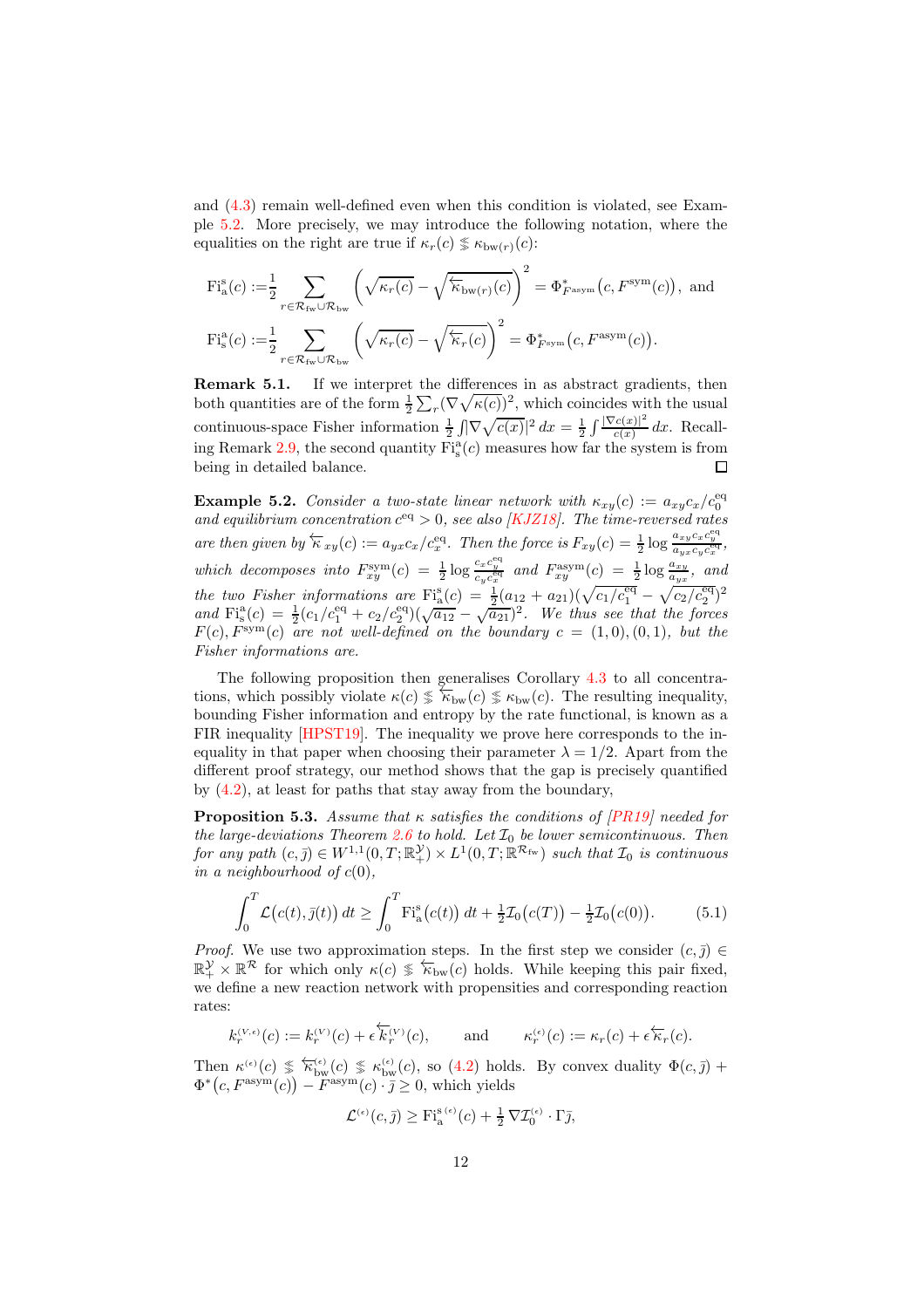where the superscript  $\epsilon$  denotes the functions corresponding to the modified rates  $\kappa^{(\epsilon)}$ . Recall from Theorem [2.3](#page-4-0) that the network with rates  $\overleftarrow{k}^{(V)}$  has the same invariant measure  $\pi^{(V)}$  as the network with rates  $k^{(V)}$ ; by linearity the same is true for the network with rates  $k^{(V,\epsilon)}$ . It follows that the functional  $\mathcal{I}_0^{(\epsilon)} = \mathcal{I}_0$  remains unaltered. The Fisher information  $\mathrm{Fi}_{\mathrm{a}}^{\mathrm{s}(\epsilon)}(c)$  is continuous in  $\kappa^{(\epsilon)}(c)$  and hence converges to  $\mathrm{Fi}_{\mathrm{a}}^{\mathrm{s}}(c)$ . Finally for the cost function it follows by continuity that

<span id="page-12-0"></span>
$$
\begin{split} \mathrm{Fi}_{\mathrm{a}}^{\mathrm{s}}(c) + \frac{1}{2} \nabla \mathcal{I}_{0}(c) \cdot \Gamma \bar{\jmath} &= \lim_{\epsilon \to 0} \mathrm{Fi}_{\mathrm{a}}^{\mathrm{s}(\epsilon)}(c) + \frac{1}{2} \nabla \mathcal{I}_{0}^{(\epsilon)}(c) \cdot \Gamma \bar{\jmath} \\ &\leq \inf_{j \in \mathbb{R}_{+}^{\mathcal{R}} : j_{r} - j_{\mathrm{bw}(r)} = \bar{\jmath}_{r}} \limsup_{\epsilon \to 0} \mathcal{S}\big(j \mid \kappa^{(\epsilon)}(c)\big) \\ &= \inf_{j \in \mathbb{R}_{+}^{\mathcal{R}} : j_{r} - j_{\mathrm{bw}(r)} = \bar{\jmath}_{r}} \mathcal{S}\big(j \mid \kappa(c)\big) = \mathcal{L}(c, \bar{j}). \end{split} \tag{5.2}
$$

Hence this inequality holds for any  $(c, \bar{j})$  for which  $\kappa(c) \leq \overleftarrow{\kappa}_{bw}(c)$ .

In the second step, take an arbitrary  $(c, \bar{j}) \in W^{1,1}(0,T; \mathbb{R}^{\mathcal{Y}}_{+}) \times L^{1}(0,T; \mathbb{R}^{\mathcal{R}_{\text{fw}}})$ such that  $\mathcal{I}_0$  is continuous in a neighbourhood of  $c(0)$ ; without loss of generality we may assume that  $\int_0^T \mathcal{L}(c(t), \bar{g}(t)) dt < \infty$ . Recall from [\(2.11\)](#page-6-2) that  $\kappa(c) \leq \overleftarrow{\kappa}_{bw}(c)$  for almost every c. We distinguish between two cases. In the first case the path  $c(t) \equiv c$  is constant in time (and hence  $\Gamma_{\bar{J}} = 0$ ). Then we may approximate  $c^{(\epsilon)} \to c$  such that  $\kappa(c^{(\epsilon)}) \circledast \overleftarrow{\kappa}_{bw}(c^{(\epsilon)})$ , hence [\(5.2\)](#page-12-0) holds for all t, and also in time-integrated form. Then  $\mathcal{I}_0(c^{(\epsilon)}(T)) - \mathcal{I}_0(c^{(\epsilon)}(0)) = 0 =$  $\mathcal{I}_0(c(T)) - \mathcal{I}_0(c(0))$ , and clearly the Fisher information converges. Then

$$
\int_{0}^{T} \mathrm{Fi}_{a}^{s}(c(t)) + \frac{1}{2}\mathcal{I}_{0}(c(T)) - \frac{1}{2}\mathcal{I}_{0}(c(0))
$$
\n
$$
= \lim_{\epsilon \to 0} \int_{0}^{T} \mathrm{Fi}_{a}^{s}(c^{(\epsilon)}(t)) + \frac{1}{2}\mathcal{I}_{0}(c^{(\epsilon)}(T)) - \frac{1}{2}\mathcal{I}_{0}(c^{(\epsilon)}(0))
$$
\n
$$
\leq \limsup_{\epsilon \to 0} \int_{0}^{T} \mathcal{L}(c^{(\epsilon)}, \bar{\jmath}(t)) dt \leq \inf_{\substack{j \in L^{1}(0, T; \mathbb{R}_{+}^{R}) \\ j_{r} - j_{\text{bw}(r)} = \bar{\jmath}_{r}}} \limsup_{\epsilon \to 0} \int_{0}^{T} \mathcal{S}(j(t) | k(c^{\epsilon})) dt
$$
\n
$$
= \inf_{\substack{j \in L^{1}(0, T; \mathbb{R}_{+}^{R}) \\ j_{r} - j_{\text{bw}(r)} = \bar{\jmath}_{r}}} \limsup_{\epsilon \to 0} \int_{0}^{T} \left[ \mathcal{S}(j(t) | k(c)) + \sum_{r \in \mathcal{R}} j_{r}(t) \log \frac{\kappa(c)}{\kappa(c^{(\epsilon)})} \right] dt
$$
\n
$$
= \int_{0}^{T} \mathcal{L}(c, \bar{\jmath}(t)) dt.
$$

In the second case the path  $c(t)$  is not constant. Take any  $j \in L^1(0,T;\mathbb{R}^{\mathcal{R}}_+)$ for which  $j_r - j_{bw(r)} = \bar{j}_r$ . Following [\[PR19,](#page-14-0) Lemmas 3.8 & 3.9] we add a little mass and convolute with a heat kernel so that  $c^{(\epsilon)}, j^{(\epsilon)} \to c, j$  strongly in L<sup>1</sup>-norm and  $\int_0^T S(j^{(\epsilon)}(t)) \mid \kappa(c^{(\epsilon)}(t)) \mid dt \to \int_0^T S(j(t) \mid \kappa(c(t))) dt$ . Since  $c(t)$ is not constant, the convolved path  $c^{(\epsilon)}(t)$  only passes through points  $c(t)$  that violate  $\kappa(c^{(\epsilon)}(t)) \leq \overleftarrow{\kappa}_{bw}(c^{(\epsilon)}(t))$  on a t-null set. Hence inequality [\(5.2\)](#page-12-0) holds for this pair  $(c^{\epsilon}, \bar{j}^{\epsilon})$  and almost all t, and hence also in integrated form. The convergence of the Fisher information follows by dominated convergence, where we recall from Assumption [2.5](#page-4-3) that the rates  $\kappa$  are bounded, and the reversed rates  $\overleftarrow{\kappa}$  are bounded by [\(2.12\)](#page-6-6). The convergence of  $\mathcal{I}_0(c^{(\epsilon)}(T))$  is by lower semicontinuity and the convergence of  $\mathcal{I}_0(c^{(\epsilon)}(0))$  by assumption. We conclude that the inequality  $(5.1)$  holds for any path as claimed.  $\Box$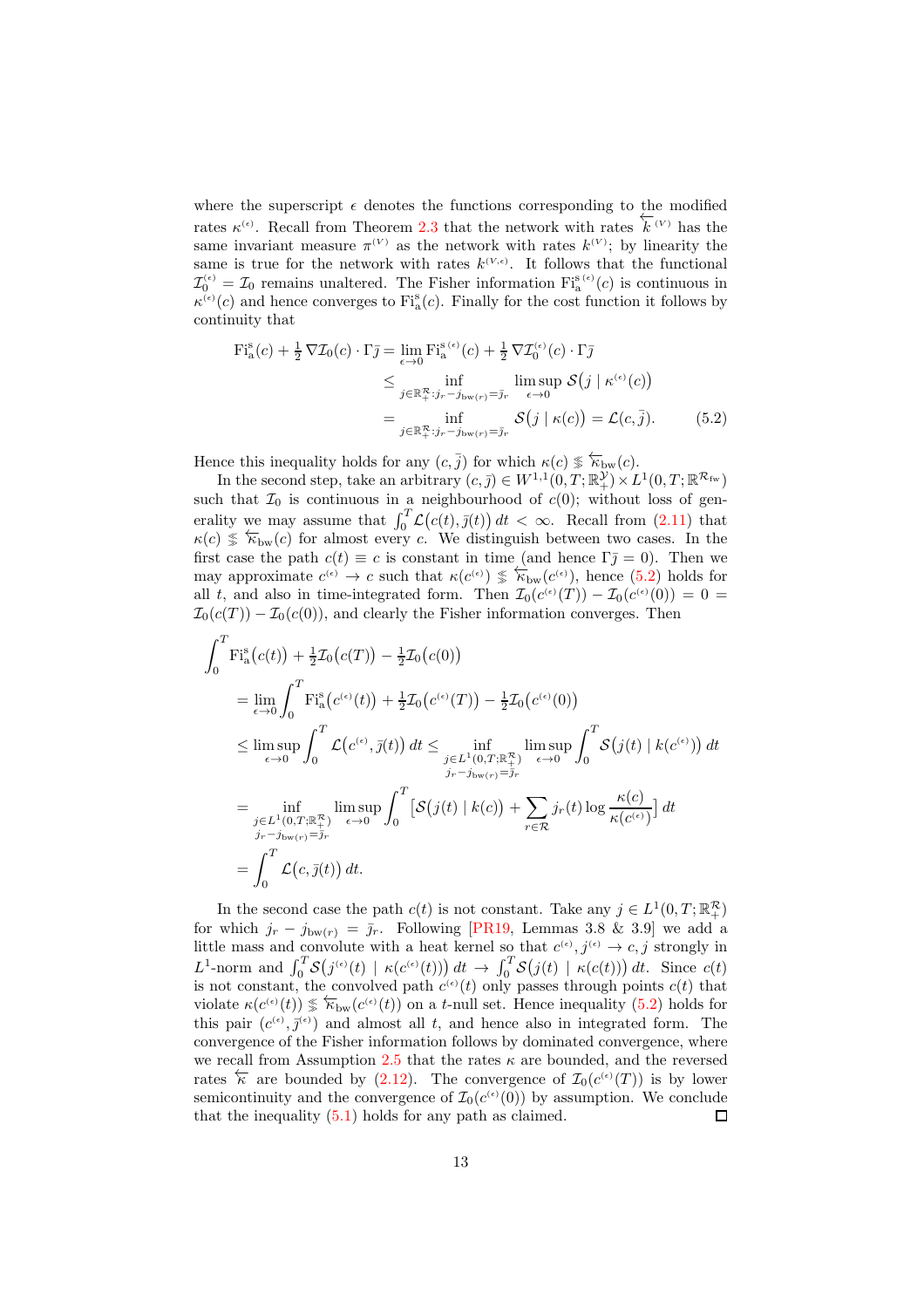We can now also derive an inequality that bounds the other Fisher information together with the irreversible work.

**Proposition 5.4.** Assume that  $\kappa$  satisfies the conditions of [\[PR19\]](#page-14-0) needed for the large-deviations Theorem [2.6](#page-5-2) to hold. Then for any arbitrary path  $(c, \bar{j}) \in$  $W^{1,1}(0,T;\mathbb{R}^{\mathcal{Y}}) \times L^1(0,T;\mathbb{R}^{\mathcal{R}})$  such that  $\kappa_r(c(t)) \text{ } \frac{\sqrt{\kappa_r}}{\kappa_r(c(t))}$  for almost all  $t \in$  $(0, T)$  and  $r \in \mathcal{R}$ ,

$$
\int_0^T \mathcal{L}(c(t), \bar{y}(t)) dt \ge \int_0^T \mathrm{Fi}_s^{\mathrm{a}}(c(t)) dt - \int_0^T F^{\mathrm{asym}}(c(t)) \cdot \bar{y}(t) dt.
$$

*Proof.* This is the same argument as Proposition  $(5.3)$ , but starting from  $(4.3)$ rather then [\(4.2\)](#page-10-1). Note that the condition  $\kappa_r(c(t)) \leq \overleftarrow{\kappa}_r(c(t))$  is now needed for  $F^{\text{asym}}(c)$  to be well-defined. П

We finally remark that the irreversible work  $\int_0^T F^{\text{asym}}(c(t)) \cdot \bar{j}(t) dt$  does not necessarily have a sign, but in the other direction we have by convex duality

$$
\int_0^T F^{\text{asym}}(c(t)) \cdot \bar{j}(t) dt \le \int_0^T \Phi(c(t), \bar{j}(t)) dt + \int_0^T \Phi^*(c(t), F^{\text{asym}}(c(t))) dt.
$$

### Acknowledgements

DRMR was funded by Deutsche Forschungsgemeinschaft (DFG) through grant CRC 1114 "Scaling Cascades in Complex Systems", Project C08. JZ received funding through a Royal Society Wolfson Research Merit Award.

### References

- <span id="page-13-3"></span>[ADPZ13] Stefan Adams, Nicolas Dirr, Mark Peletier, and Johannes Zimmer. Large deviations and gradient flows. *Philos. Trans. R. Soc. Lond.* Ser. A Math. Phys. Eng. Sci., 371(2005):20120341, 17, 2013.
- <span id="page-13-2"></span>[AK11] D.F. Anderson and T.G. Kurtz. Continuous time Markov chain models for chemical reaction networks. In H. Koeppl, G. Setti, M. di Bernardo, and D. Densmore, editors, Design and Analysis of Biomolecular Circuits, pages 3–42, New York, N.Y. U.S.A, 2011. Springer.
- <span id="page-13-0"></span>[BDSG<sup>+</sup>15] Lorenzo Bertini, Alberto De Sole, Davide Gabrielli, Giovanni Jona-Lasinio, and Claudio Landim. Macroscopic fluctuation theory. Reviews of Modern Physics, 87(2):593–636, 2015.
- <span id="page-13-4"></span>[HPST19] B. Hilder, M.A. Peletier, U. Sharma, and O. Tse. An inequality connecting entropy distance, Fisher information and large deviations. Stochastic Processes and their Applications, online, 2019.
- <span id="page-13-1"></span>[KJZ18] M. Kaiser, R.L. Jack, and J. Zimmer. Canonical structure and orthogonality of forces and currents in irreversible Markov chains. Journal of Statistical Physics, 170(6):1019–1050, 2018.